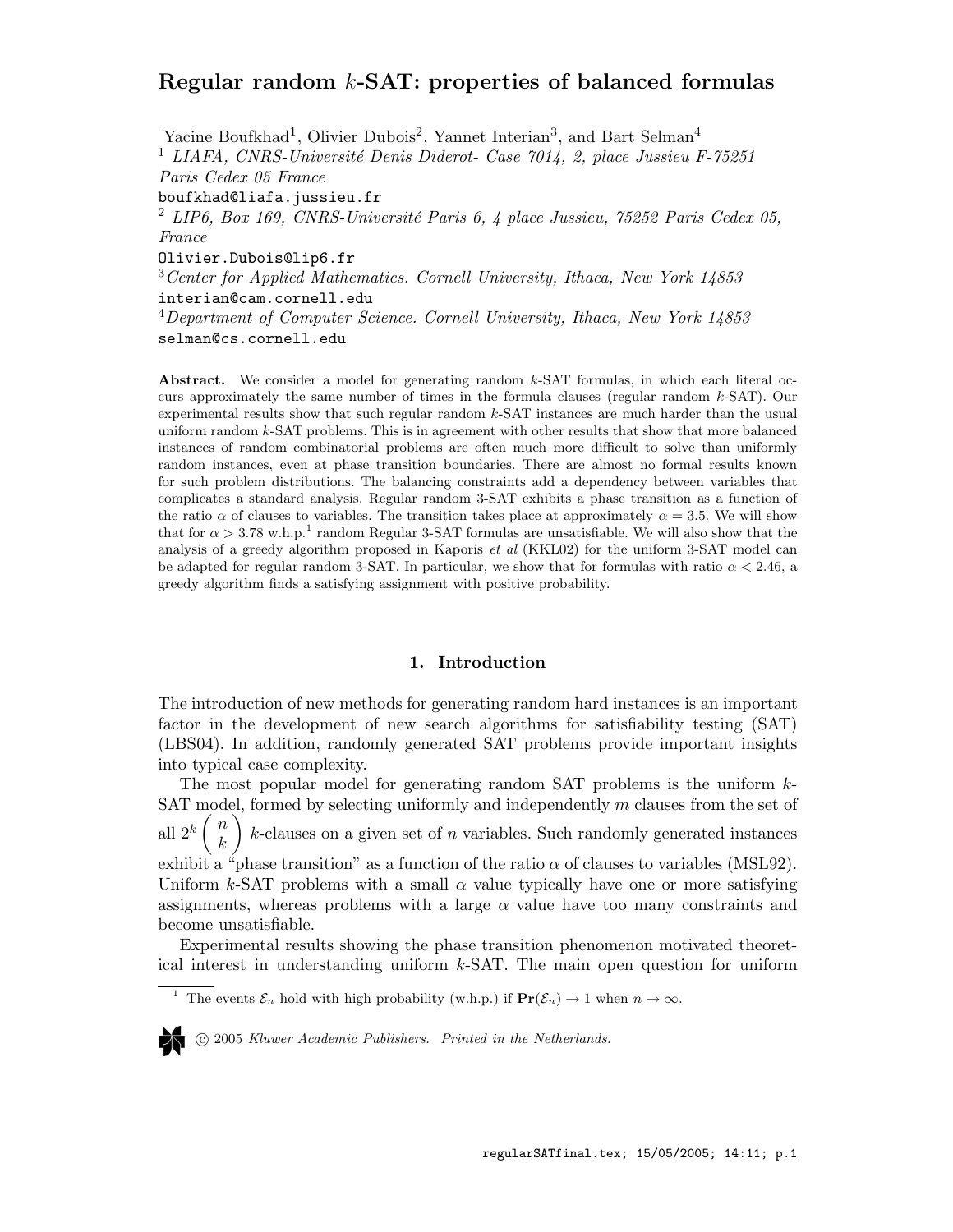

*Figure 1.* (a) Median of the number of branches needed to solve Reg 3-SAT versus 3-SAT as a function of the ratio  $\alpha$ . We consider problems with 100, 200 and 300 variables for Reg 3-SAT and 300 variables for 3-SAT (triangle data points). The plot is in log scale. (b) Phase transition in Reg 3-SAT. Probability that a Reg 3-Sat problem has at least one satisfying assignment as a function of the ratio.

k-SAT concerns the existence of a sharp threshold as the ratio of clauses to variables increases. More precisely, the question is whether there exists constants  $\alpha_k$  such that a random formula with  $\alpha < \alpha_k$  is satisfiable w.h.p., whereas a random formula with  $\alpha > \alpha_k$  is unsatisfiable w.h.p. For  $k = 2$ , Chvatal and Reed (VB92), Goerdt (Goe96) and Fernandez de la Vega (dlV92) independently proved the existence of the sharp threshold at  $\alpha_2 = 1$ . For  $k \geq 3$ , much less is known. Friedgut (Fri99) proved the existence of a sharp threshold around a critical sequence of values. In particular, he showed that there exists a function  $\alpha_k(n)$  such that when the number of clauses is around  $\alpha_k(n)n$  the satisfiability of the formula drops abruptly from near 1 to near 0. However, these results do not provide information about the value of  $\alpha_k(n)$  and its dependence on n.

For uniform 3-SAT there has been a number of results on bounds for the threshold  $\alpha_3$  (see (Ach01) for a survey); the best known result for the lower bound proves that a random uniform instance for 3-SAT is satisfiable w.h.p. if  $\alpha < 3.52$  (KKL03; HS04). The best known result for upper bounds states that for  $\alpha > 4.506$ , random uniform 3-SAT formulas are unsatisfiable w.h.p. (DBM00) (for a survey of upper bounds see (Dub01)). For general k-SAT, the best known bounds are in (AP04; AM02) for lower bounds and in (DB97) and with a slightly less precise method in (KKKS98) for upper bounds.

In this paper we give experimental and theoretical results for a different model for random satisfiability, which we call regular  $k$ -SAT (Reg  $k$ -SAT). In this model, each literal has nearly the same number of occurrences in the formula. More specifically, given  $\alpha$ , the expected ratio of clauses to variables, and n, the number of variables, let  $r = \frac{k\alpha}{2}$  be the expected number of occurrences of each literal in the formula. We will generate instances such that each literal appears  $\lfloor r \rfloor$  or  $\lfloor r \rfloor + 1$  times in the formula.

In figure 1(a), we first consider the computational properties of the Reg  $k$ -SAT model. We plot the complexity of experimentally solving uniform 3-SAT and Reg 3- SAT as a function of the ratio  $\alpha$ , using the **kcnfs** solver (DD01). The hardest problems with 300 variables for uniform 3-SAT require less than 4000 branches (median cost) while for the same number of variables Reg 3-SAT requires around  $5e + 05$  branches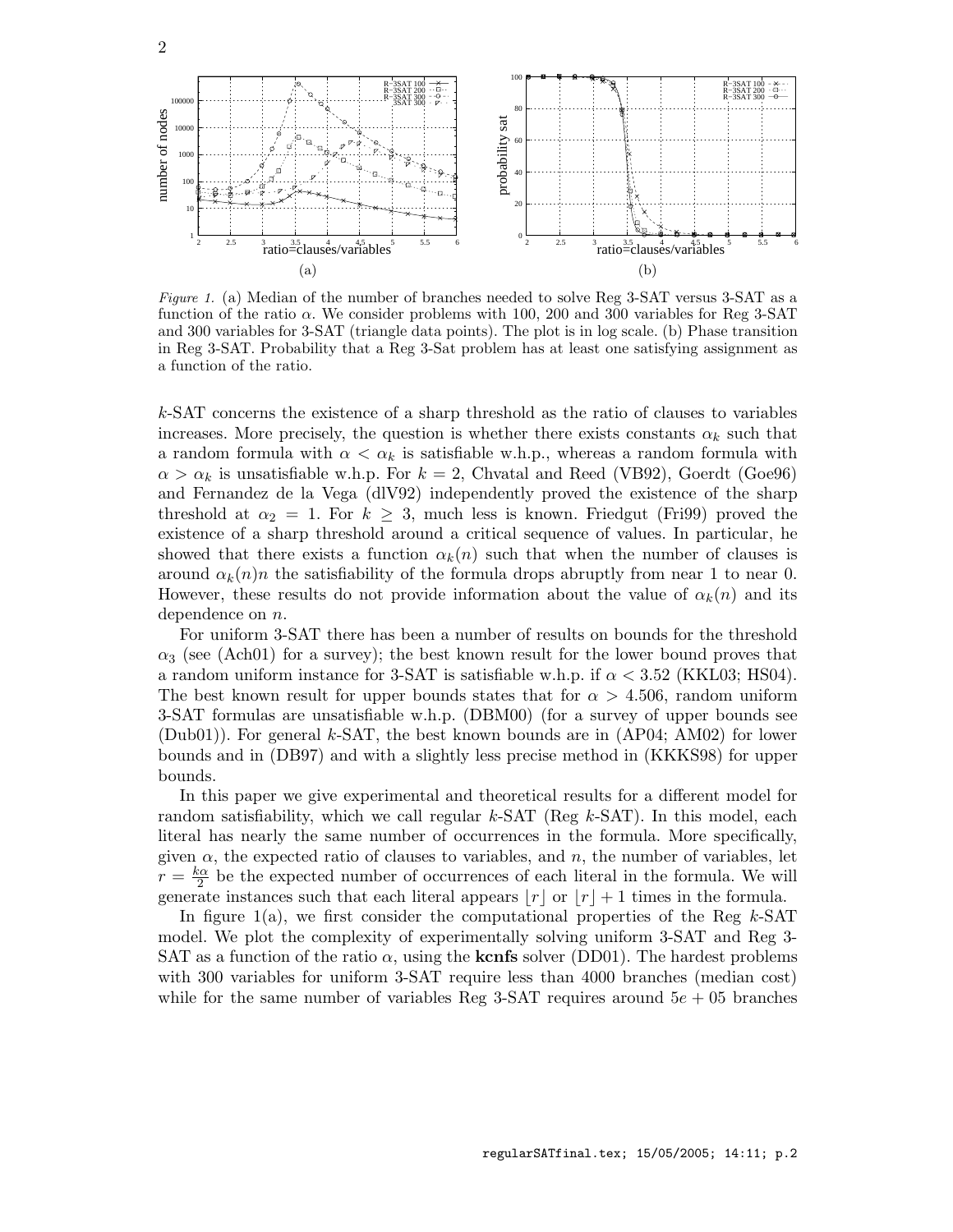— more than two orders of magnitude difference. The same hardness is observed with an other complete SAT solver satz (Li) and with incomplete solver WalkSAT. Bayardo and Schrag (BS96) reported comparable results on a model similar to the one we present here. (In the Bayardo and Schrag (BS96) model each literal has at least  $\lfloor r \rfloor$ but in general could have more than  $\lfloor r \rfloor + 1$  occurrences.) Reg 3-SAT also exhibits a phase transition similar to that of uniform 3-SAT. However, the transition is at a quite different ratio: around  $\alpha = 3.5$ , Reg 3-SAT instances change from satisfiable to unsatisfiable (see figure  $1(b)$ ). As one might expect, the figures show that the complexity peak and the phase transition coincide.

Achlioptas *et al.* (AGKS00) introduced a generator of satisfiability formulas based on Latin squares that creates only satisfiable instances. More recently, that model was modified to obtain a more "balanced" version  $(KRA<sup>+</sup>01)$ , thereby significantly increasing the difficulty of the instances. As in the comparison of uniform 3-SAT versus Reg 3-SAT, in these generators the effect of balancing dramatically increases the hardness of the problem. Another example of this phenomenon appears in coloring random graphs. When considering the Erdős-Rényi model  $G(n, p = \frac{r}{n})$  versus the regular graphs  $G(n, r)$ with the same average degree  $r$ , regular graphs are much harder to color than graphs in  $G(n, p)$ .

It is interesting to consider for a moment why solvers have so much more trouble with regular or balanced problem instances. The key issue appears to be that in the standard uniform random formula and graph models, solvers can exploit variations between variable occurrences (or node degrees). In particular, most solvers will first focus on variables that occur relatively frequently or nodes with relatively high degree. In the uniform k-SAT model, literal occurrences range from 0 to  $log(n)$ , in n variable instances. This is a rather significant range and heuristics for variable selection exploit these differences quite successfully. In the Reg k-SAT model, on the other hand, each literal occurs either r times or  $r + 1$  times for some small constant r (independent of n). So, one cannot exploit obvious differences in the frequency of literal occurrences. Setting variables and simplifying the formula may disturb the precise balance of literal occurrences. However, since the maximum literal occurrence is only  $r + 1$ , the formulas remain nearly balanced with the maximum range of literal occurrences between 0 and  $r+1$ . Because of the lack of variation between literal occurrences, these balanced models require the development of solvers with new branching heuristics to tackle them more effectively. We hope that our work will stimulate the development of such new solvers.

Aside from the complexity differences, the fact that the thresholds for the regular and the uniform  $k$ -SAT model occur at significantly different locations also suggests that there are interesting differences between the two models. In terms of the bounds on the threshold phenomena in the regular SAT model, we will see how one can exploit the properties of the limited degree variation to obtain bounds that are tighter than the bounds obtained for the uniform random formula model. A deeper understanding as to why these bounds in the regular SAT model are better may also lead us to new insights into the analysis of the uniform SAT model.

An interesting direction for future research is to consider what happens when one pushes the uniform random k-SAT model in the other direction: instead of making them more balanced, make the literal occurrences even less balanced. In particular, one could consider power-law distributions in terms of literal occurrences. This would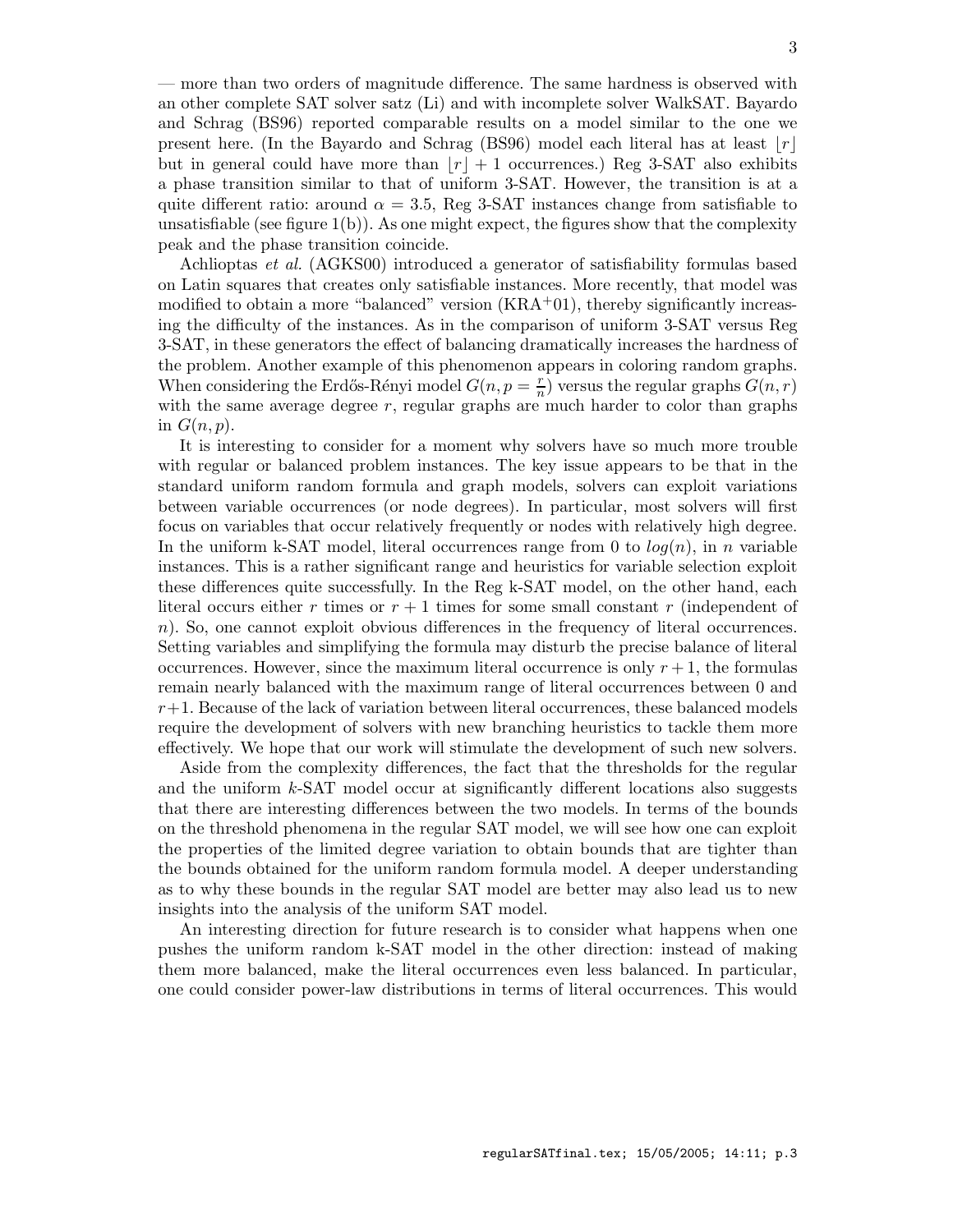4

be analogous to the work on random graphs, where one has found that power-law distributed node degrees are most prevalent in real-world networks (*e.g.*, the World Wide Web). Real world SAT instances, such as derived from bounded model-checking, also exhibit large variations in literal occurrences. So, a random formula model with power-law literal occurrence distribution would provide an interesting complement to our results for regular SAT.

We begin the next section with a precise definition of our model. We use the results of Cooper *et al.* (CFS02) to derive the sharp threshold for Reg 2-SAT. The threshold for regular 2-SAT is at the same ratio of  $\alpha = 1$  as for the uniform random 2-SAT model. So, only for  $k > 2$ , do the properties of the models diverge in an interesting way. In Section 3, we use the first moment method combined with a subtle argument based on literal occurrences to prove that for  $\alpha > 3.78$  a Reg 3-SAT formula is unsatisfiable w.h.p. In Section 4, we analyze a greedy algorithm on Reg 3-SAT formulas to prove that for  $\alpha < 2.46$  the algorithm finds a satisfying assignment with positive probability.

## **2. The model**

A  $k$ -SAT formula is a finite set of clauses, each clause being a disjunction of  $k$  literals over the set of boolean variables.

We are interested in generating random k-SAT formulas where each literal appears in approximately the same number of clauses. For the case  $k = 2$ , this problem is very similar to the problem of generating a regular random graph. A generalization of the usual procedure to generate random regular graphs is used here to generate random regular k-SAT formulas. For simplicity, suppose we want to generate a random 3-SAT formula in which each literal appears exactly 4 times. We take a box in which we place 4 copies of each literal. If n is the number of variables, we have  $4 \times 2n$  literals in the box. To form a clause, we take 3 literals from the box without replacement. We continue until we have  $m = 8n/3$  clauses. The problem with this procedure is that we may obtain "illegal" clauses, that is, clauses in which a variable appears more than once. If that happens, we start the process again. In practice, instead of restarting, we can also just erase the illegal clauses.

With the algorithm described above one can obtain formulas in which all literals appear exactly r times, for nonnegative integers r. Therefore, we get just some values of the ratio  $\alpha = 2r/3$ . We generalize this procedure to obtain formulas with average ratio  $\alpha$  for every real  $\alpha$ . In essence, to obtain a balanced SAT formula with a ratio  $\alpha$ that lies in between  $2r/3$  and  $2(r + 1)/3$ , for some value of r, we will create a random balanced formula where each literal has either r occurrences or  $r + 1$  occurrences. The ratio of the number of literals with r occurrences to the number with  $r + 1$  occurrences will be chosen carefully to obtain the desired value of  $\alpha$ . Our model is inspired by the way random graphs with prescribed literal degrees have been defined.

We first introduce the notion of the literal degree sequence of a formula. Let  $n$  be the number of variables,  $m = \lfloor \alpha n \rfloor$ ,  $\alpha > 0$ , the number of clauses in a k-CNF formula F. We say that a literal x has degree l if x appears l times in the formula. Let  $r = k\alpha/2$ be the average literal degree. The degree sequence associated with a formula  $F$  is the sequence  $\{d_1, d_{-1} \ldots d_n, d_{-n}\}\$  where  $d_x$  is the number of clauses in which the literal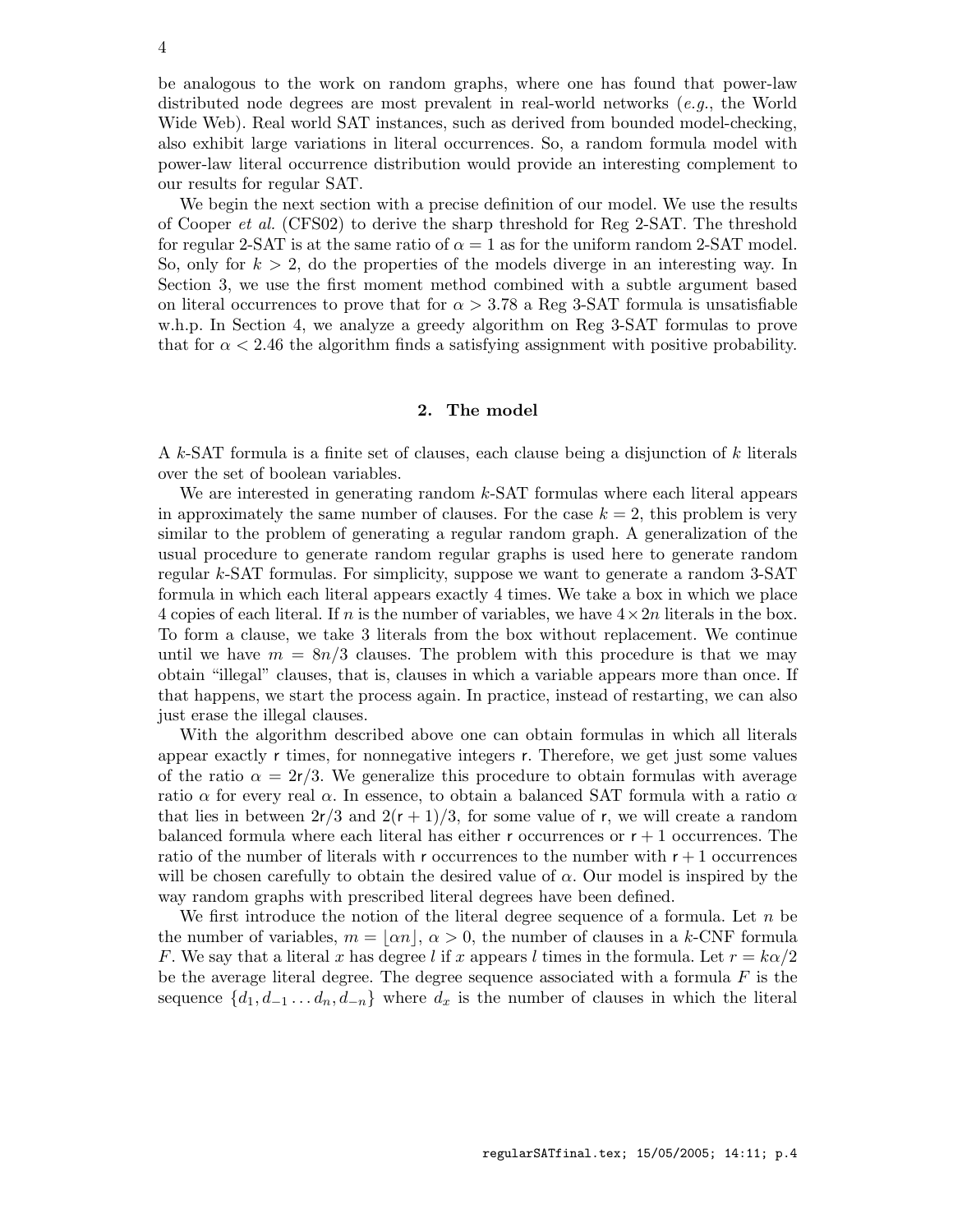x occurs. So, the degree sequence simply tells us how often each literal occurs in the formula.

The actual formula generation process will consist of two steps. First, we randomly generate a desired degree sequence for our formula. Then, to obtain our balanced formula, we randomly generate a set of clauses that satisfies this degree sequence.

Let  $\{p_l\}_{l\geq0}$  with  $\sum_{l\geq0}p_l=1$  be a sequence of non negative real numbers, where  $p_l$ is the probability of a literal having degree l. In our regular SAT model, this sequence of probabilities is very simple:  $p_{\lfloor r\rfloor} = p$  and  $p_{\lfloor r\rfloor+1} = 1 - p$ , where p is defined so that the expected number of clauses is  $m = \alpha n$ , *i.e.*,  $p = \lfloor r \rfloor + 1 - r$ , and all the other values for  $p_l$  are zero. Given these probabilities for each degree, we can generate a sequence of actual literals degrees  $\{d_1, d_{-1} \ldots d_n, d_{-n}\}\$  drawn independently from that distribution and conditioned on the event that the sum of all degrees is a multiple of  $k$ . Note that in our regular SAT model, each literal will either have degree  $\lfloor r \rfloor$  or  $\lfloor r \rfloor + 1$  in this degree sequence.

After having obtained a literal degree sequence for our random formula, we generate a random formula with this degree sequence. To do so, we generalize the example discussed at the beginning of this section. Let  $W_d$  be the set of literals associated with a degree sequence d where literal l appears  $d_l$  times, *i.e.*,  $\mathcal{D} = |W_d| = \sum_l d_l$ . A *configuration* F is a partition of  $W_d$  into  $\mathcal{D}/k$  groups of k literals. For each configuration we obtain a formula with the desired degree sequence by assigning literals in one group to literals in a clause. The problem with that mapping is that some of these clauses may not be "legal". A legal clause is one in which there are no repeated or complementary literals. Call a *configuration formula* a formula that is not necessarily legal as opposed to a *simple formula*, one with legal clauses. In the context of regular graphs, this procedure is known as the *configuration model* (JLR00).

For the analysis of section 4, we need a slightly more general configuration model. For simplicity consider the case in which we have a 3-SAT formula. After we set some variables, and remove unit clauses by unit propagation, the formula will consist of a mixture of 2 and 3-clauses and a certain degree sequence. Let  $W_d$  be the set of literals associated with a degree sequence  $d$ . To obtain a configuration formula with degree sequence d,  $C_2$  2-clauses, and  $C_3$  3-clauses such that  $\mathcal{D} = |W_d| = \sum_l d_l = 2C_2 + 3C_3$ , we partition  $W_d$  randomly in  $C_2$  groups of 2 and  $C_3$  groups of 3 literals and associate each group with a clause.

Next lemmas will help us to extend properties of the configuration formulas to properties of simple formulas. Let  $Pr(SIMPLE)$  be the probability that a configuration formula is simple.

**Lemma 1.** *Let*  $m_2 = an$ ,  $m_3 = bn$ ,  $a \ge 0$ ,  $b \ge 0$ ,  $a+b > 0$ , and let  $d = \{d_1, d_{-1} \ldots d_n, d_{-n}\}$ , *a bounded degree sequence*  $d_i + d_{-i} < \Delta$ , for some constant  $\Delta$ . Let F be a configura*tion formula with n variables*,  $m_i$  *i*-*clauses*  $i = 1, 2$ *, and degree sequence d* (where  $\sum_i d_i + d_{-i} = 2an + 3bn$ , then there exists a constant  $\delta > 0$  such that,

$$
\Pr(F \text{ is SIMPLE}) \to \delta > 0 \text{ as } n \to \infty
$$

Applying previous result for  $a = 0$  we get the following corollary.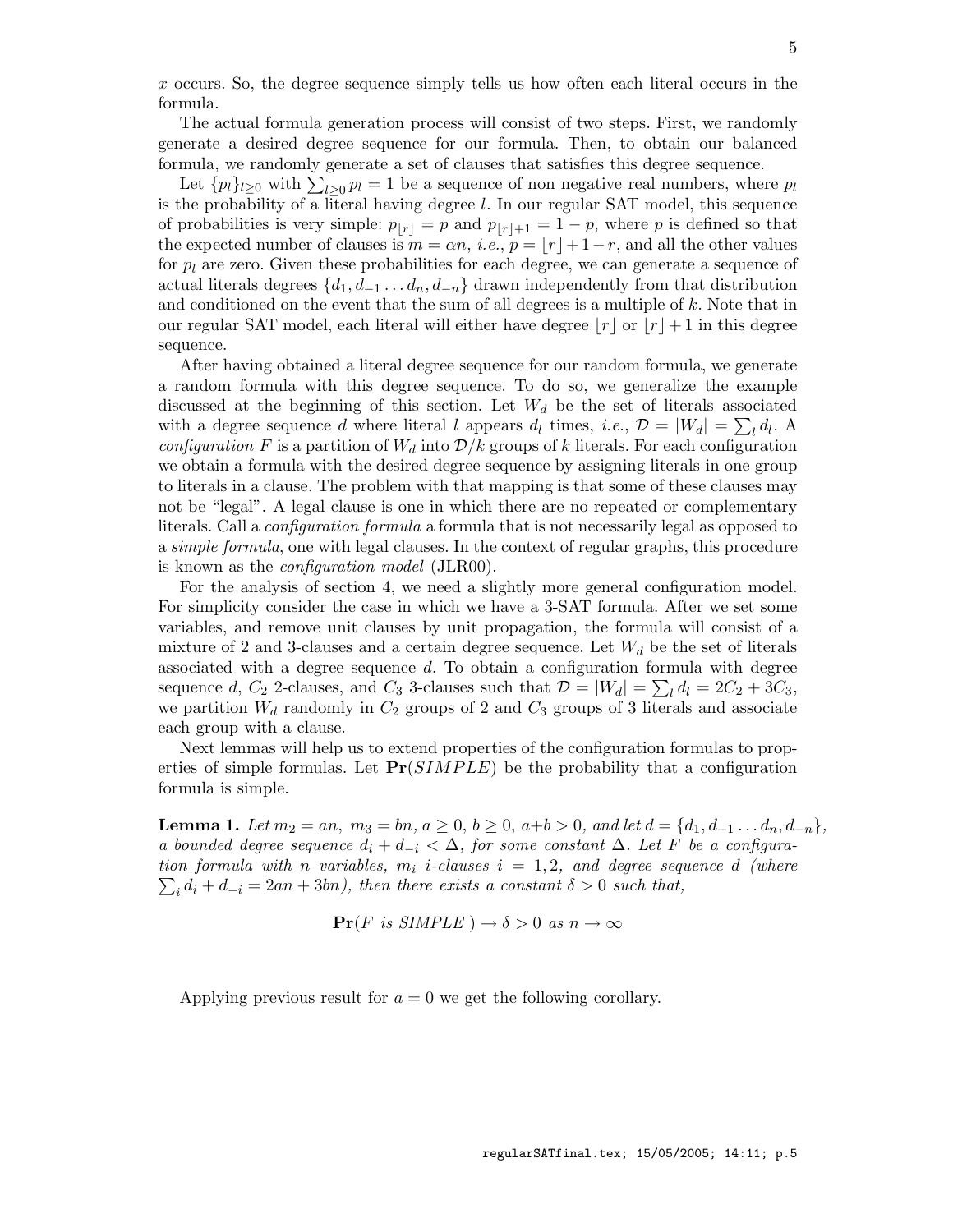**Corollary 1.** *If* F *is a 3-Reg formula there exist*  $\delta > 0$  *such that* 

 $\Pr(F \text{ is } SIMPLE \rightarrow \delta > 0 \text{ as } n \rightarrow \infty$ 

**Lemma 2.** *Let* F *as in the hypothesis of lemma 1, let* y *a fixed variable, the probability that we have a clause with 2 occurrences of the variable y bounded by*  $C/n$ *.* 

The proofs of these lemmas are in the appendix.

2.1. Reg 2-SAT

Let  $d = \{d_1, d_{-1} \ldots d_n, d_{-n}\}\$ , a degree sequence corresponding to a 2-SAT formula. In the following theorem, we limit the maximum degree in the degree sequence. To do so, we say that d is  $\Delta$ -proper, if  $d_i < \Delta$  for  $i \in \{1, -1, \ldots, n, -n\}$ , where  $\Delta$  is a constant depending on n.

The location of the threshold for the Reg 2-SAT model can be derived using the following theorem.

**Theorem 1.** *(CFS02)* Let  $0 < \epsilon < 1$  and  $n \to \infty$ . Let d be any  $\Delta$ -proper degree *sequence over n variables, with*  $\Delta = n^{1/11}$ *, and let* F *be a uniform random simple formula with degree sequence* d*, then*

*If*  $D < (1 - \epsilon)m$  *then*  $P(F$  *is satisfiable*)  $\rightarrow 1$ 

*If*  $D > (1 + \epsilon)m$  *then*  $P(F \text{ is satisfiable}) \rightarrow 0$ 

*where m is the number of clauses and*  $D = \sum_{i=1}^{n} d_i d_{-i}$ 

**Corollary 2.** *The Reg 2-SAT formulas have a threshold at*  $\alpha = 1$ *.* 

*Proof.* We prove that w.h.p. degree sequences generated with our Reg 2-SAT model have the property that  $\frac{D}{m} \to \alpha$ . Using theorem 1 we can conclude that  $\alpha = 1$  is the value of the threshold.

Let  $D = \sum_{i=1}^{n} d_i d_{-i}$  a random variable. Note that the expected value  $E(D)$  of D is  $\alpha^2 n$  and  $E(m) = \alpha n$ . Note that  $2m = \sum_{i=1}^n d_i + d_{-i}$ ; the variables  $d_i$ ,  $i \in$  $\{1, -1, \ldots, n, -n\}$  are independent identically distributed random variables. The variance of the variables D and m are easy to compute, and there exist constants  $c, c'$  such that  $Var(D) = cn$  and  $Var(m) = c'n$ .

Using Chebyshev's inequality, we get that  $P(|D - \alpha^2 n| \geq n^{1/2+\delta}) \to 0$  as n goes to infinity for any  $\delta > 0$ . A similar property follows for the variable m,  $P(|m - \alpha n| \geq$  $n^{1/2+\delta}$   $\rightarrow$  0 as n goes to infinity. Therefore the property follows and then the claim.  $\Box$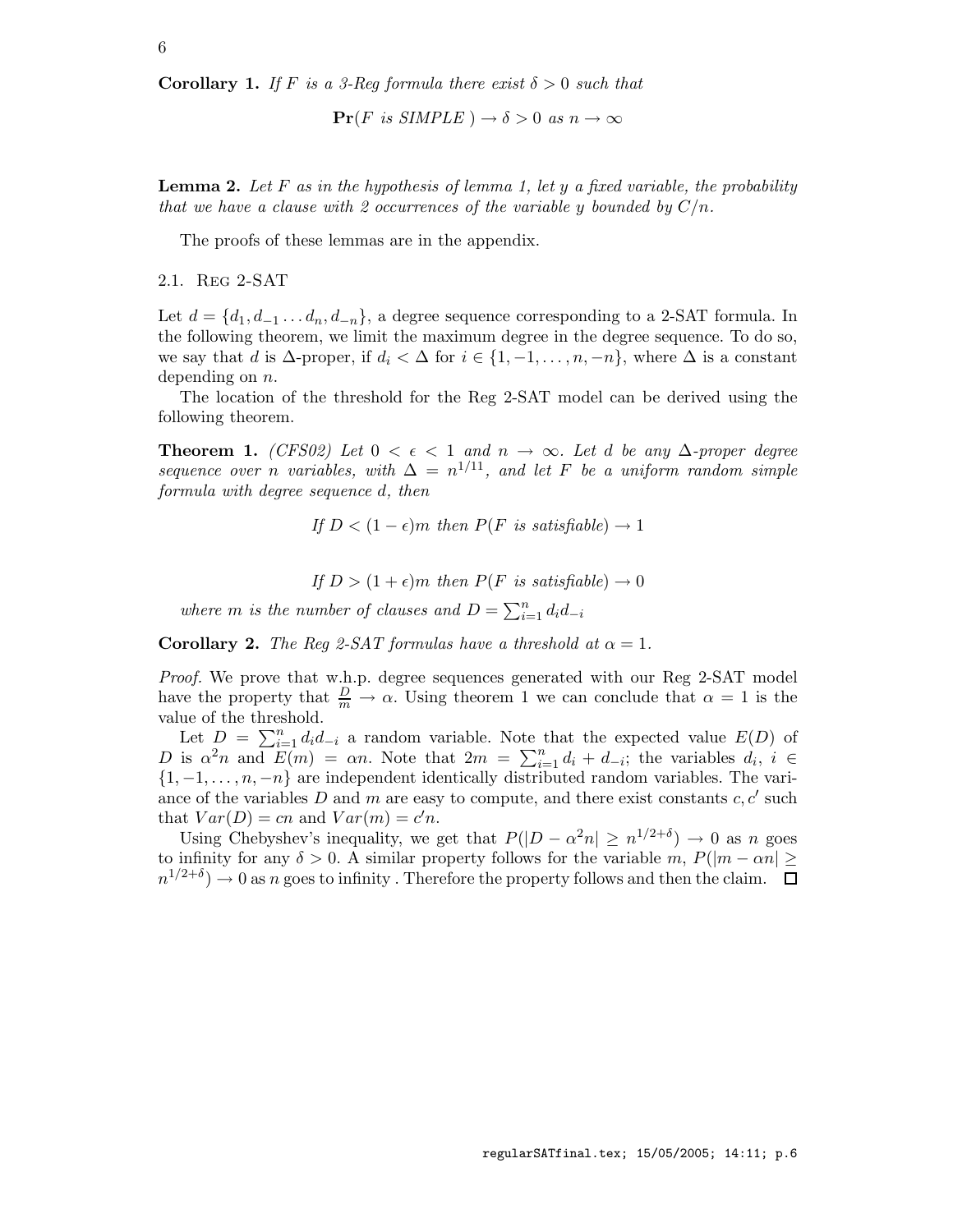## **3. Upper bound on the threshold**

In order to estimate the probability that a random formula is satisfiable, we bound that probability by the expected number of solutions, *i.e.*,

$$
\mathbf{Pr}(F \text{ is sat}) \le \mathbf{E}(\# \text{ solutions } F) = 2^n \mathbf{Pr}(x \text{ is a solution}) \tag{1}
$$

The last equality follows from the fact that the occurrences of each literal has the same distribution. All assignments  $x \in \{0,1\}^n$  have the same probability of being a solution. The use of the first inequality in (1) is known as the first moment method.

For a clauses to variables ratio  $\alpha$ , let  $q = \lfloor 3\alpha/2 \rfloor - \lfloor 3\alpha/2 \rfloor n$ . In a configuration formula, a subset of q among n variables chosen uniformly at random will have  $\left[3\alpha/2\right]+$ 1 positive copies and  $\lfloor 3\alpha/2 \rfloor + 1$  negative copies. The remaining n–q variables will have [ $3\alpha/2$ ] copies for each sign. (If  $3\alpha n$  is odd then a literal chosen randomly will have a positive or negative copy more than the copies of opposite sign but this has a negligible effect on the calculation of the expectation). For the following we define  $\mu = q/n$ .

Thanks to lemma 1, it is sufficient to compute a bound on configuration formulas. Let  $Pr(SIMPLE)$  be the probability that a configuration formula is simple.

Let  $Pr(SAT)$  be the probability that a configuration formula is satisfiable and  $\mathbf{Pr}_{\mathbf{0}}(SAT)$  the probability that a simple formula is satisfiable. We have :

$$
1 - \frac{1 - \Pr(SAT)}{\Pr(SIMPLE)} \leq \Pr_0(SAT) \leq \frac{\Pr(SAT)}{\Pr(SIMPLE)}
$$

Thanks to Lemma 1 and the preceding inequalities, the threshold for simple formulas has the same location as the threshold for configuration formulas, if it exists.

We consider a truth assignment  $T$  and compute the number of Reg-3-SAT formulas satisfied by T. A clause is said to be of type i if it contains i true literals with respect to T. Denote by  $\delta_i$  the fraction of clauses of type i in a formula.

In the uniform 3-SAT model, formulas are typically satisfied by some fixed truth assignment in such a way that the proportion of each clause type concentrates around its mean, namely,  $\delta_1 = 3/7$ ,  $\delta_2 = 3/7$  and  $\delta_3 = 1/7$ . This follows from the following observation. A random uniform  $3\text{-SAT}$  formula  $F$  is obtained by taking uniformly at random  $m = \alpha n$  clauses out of the  $8\begin{pmatrix} n \\ 3 \end{pmatrix}$ - possible clauses. A formula that satisfied a certain assignment T is formed by taking  $m = \alpha n$  clauses from the  $7\binom{n}{3}$ - possible clauses that satisfy T. From these  $7\binom{n}{3}$  $\bigg)$  clauses  $3\left(\begin{array}{c} n \\ 3 \end{array}\right)$  $\Big)$  are of type 1, 3  $\Big(\! \begin{array}{c} n \ 3 \end{array} \!\!\Big)$ - are of type 2 and  $\begin{pmatrix} n \\ 3 \end{pmatrix}$  $\Big)$  are of type 3.

Thus, the number of true literals is  $\delta_1 \alpha n + 2\delta_2 \alpha n + 3\delta_3 \alpha n = \frac{12}{7} \alpha n$  and the number of false literals is  $2\delta_1 \alpha n + \delta_2 \alpha n = \frac{9}{7} \alpha n$ . So in the uniform model the typical formulas are satisfied by truth assignments that skew true and false literals in favor of true ones. Clearly, the random regular formulas are not among these typical formulas because whatever truth assignment one considers, the number of true and false literals is equal to  $3\alpha n/2$  (simply because each variable and its negation occur equally often in the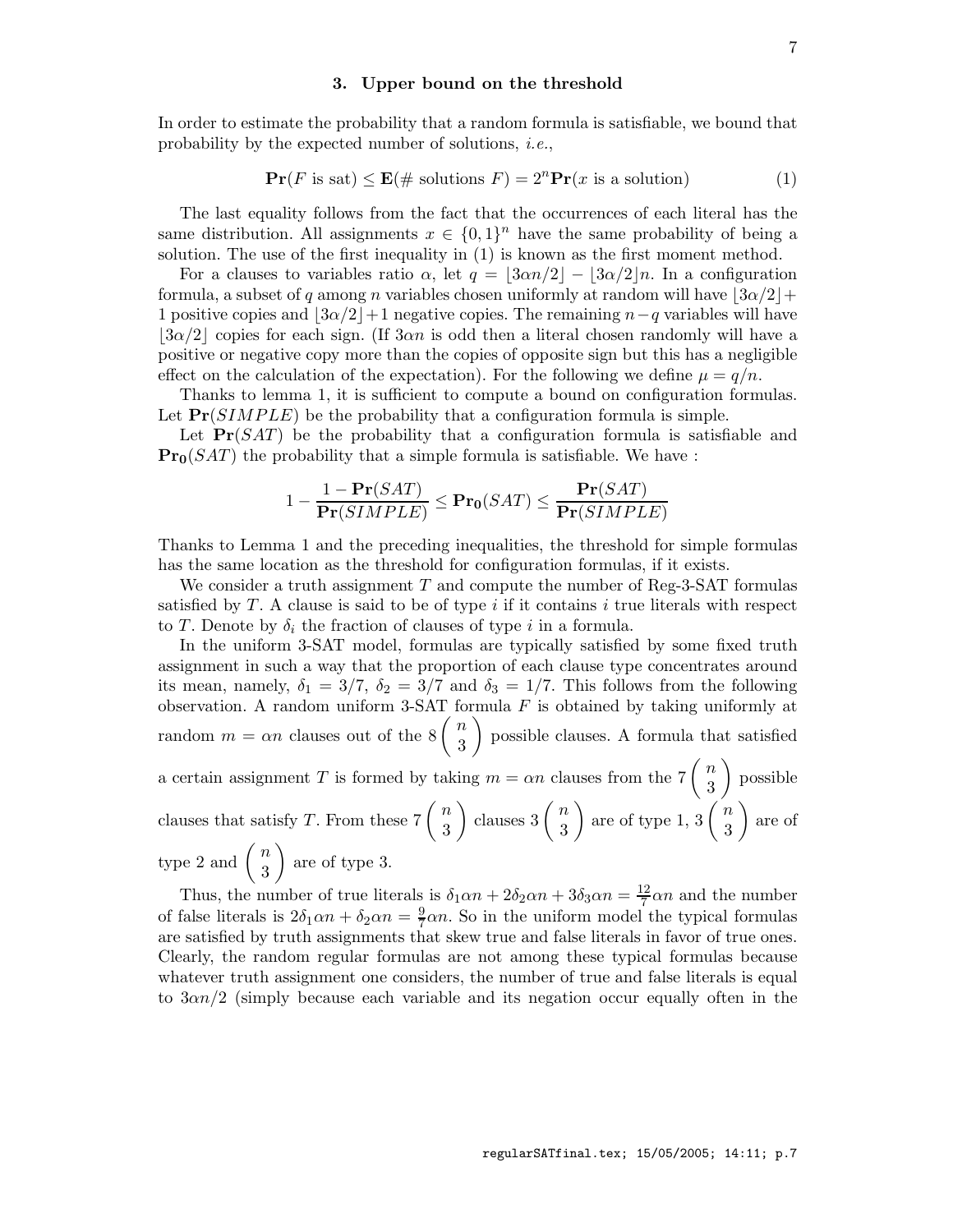formula). Thus, by restricting the  $\delta_i$  to take only values that satisfy the balance between signs, one can expect to get a better bound than 5.19. Indeed, we establish:

**Theorem 2.** *Let*  $\beta = \frac{9-3\sqrt{5}}{4}$  *and*  $\alpha^* = \frac{log(2)}{3log(2)+\beta log(\frac{\beta}{3})+(\frac{3}{2}-2\beta)log(\frac{1}{2}-\frac{2}{3}\beta)+(\beta-\frac{1}{2})log(\beta-\frac{1}{2})} \simeq$ 3.7822 *If*  $\alpha > \alpha^*$  *then w.h.p. every formula is unsatisfiable.* 

*Proof.* In the following, a configuration formula is viewed as  $3\alpha n$  ordered cells such that cells numbered 1,2, and 3 form the first clause, 4, 5 and 6 the second clause and so on... A formula is then built by assigning a literal to each cell. Then the total number of formulas is:

$$
\binom{n}{\mu n} \frac{(3\alpha n)!}{(\lfloor 3\alpha/2 \rfloor + 1)!^{2\mu n} \lfloor 3\alpha/2 \rfloor!^{2(1-\mu)n}}
$$

Now, we count the number of Reg-3-SAT formulas satisfied by T. There are

$$
\frac{(\alpha n)!}{(\delta_1 \alpha n)! (\delta_2 \alpha n)! (\delta_3 \alpha n)!} 3^{\delta_1 \alpha n} 3^{\delta_2 \alpha n}
$$

ways to choose clauses of each type and to choose the cells for the  $i$  true literals in clauses of type i with the  $\delta_i$  subject to the following constraints :

$$
\delta_1 + \delta_2 + \delta_3 = 1\tag{2}
$$

and

$$
\delta_1 + 2\delta_2 + 3\delta_3 = 3/2 \tag{3}
$$

At this point, the cells that will be filled with true and false literals are fixed. It remains to fill them with literals. There are :

$$
\binom{n}{\mu n} \left( \frac{\lfloor 3\alpha n/2 \rfloor!}{\left( \lfloor 3\alpha/2 \rfloor + 1 \right)^{\mu n} \lfloor 3\alpha/2 \rfloor!^{(1-\mu)n}} \right)^2
$$

ways to fill correctly these cells with literals.

To sum up the probability that  $T$  satisfies a random Reg-3-SAT formula is :

$$
\mathbf{Pr}(T \text{ satisfies } F) = \left(\frac{\lfloor 3\alpha n/2 \rfloor!}{(\lfloor 3\alpha/2 \rfloor + 1)!^{\mu n} \lfloor 3\alpha/2 \rfloor!^{(1-\mu)n}}\right)^2 \frac{(\lfloor 3\alpha/2 \rfloor + 1)!^{2\mu n} \lfloor 3\alpha/2 \rfloor!^{2(1-\mu)n}}{(3\alpha n)!}
$$

$$
\sum_{(\delta_1, \delta_2, \delta_3) \in A} \frac{3^{\delta_1 \alpha n} 3^{\delta_2 \alpha n} (\alpha n)!}{(\delta_1 \alpha n)! (\delta_2 \alpha n)! (\delta_3 \alpha n)!}
$$

where

$$
A = \{ (\delta_1, \delta_2, \delta_3) / \text{ for some integers } \Delta_1, \Delta_2, \Delta_3
$$

$$
\delta_1 = \frac{\Delta_1}{n}, \delta_2 = \frac{\Delta_2}{n} \text{ and } \delta_3 = \frac{\Delta_3}{n} \text{ subject to constraints (2) and (3)} \}
$$

After simplification :

$$
\mathbf{Pr}(T \text{ satisfies } F) = \frac{(\lfloor 3\alpha n/2 \rfloor!)^2}{(3\alpha n)!} \sum_{(\delta_1, \delta_2, \delta_3) \in A} \frac{3^{\delta_1 \alpha n} 3^{\delta_2 \alpha n} (\alpha n)!}{(\delta_1 \alpha n)! (\delta_2 \alpha n)! (\delta_3 \alpha n)!}
$$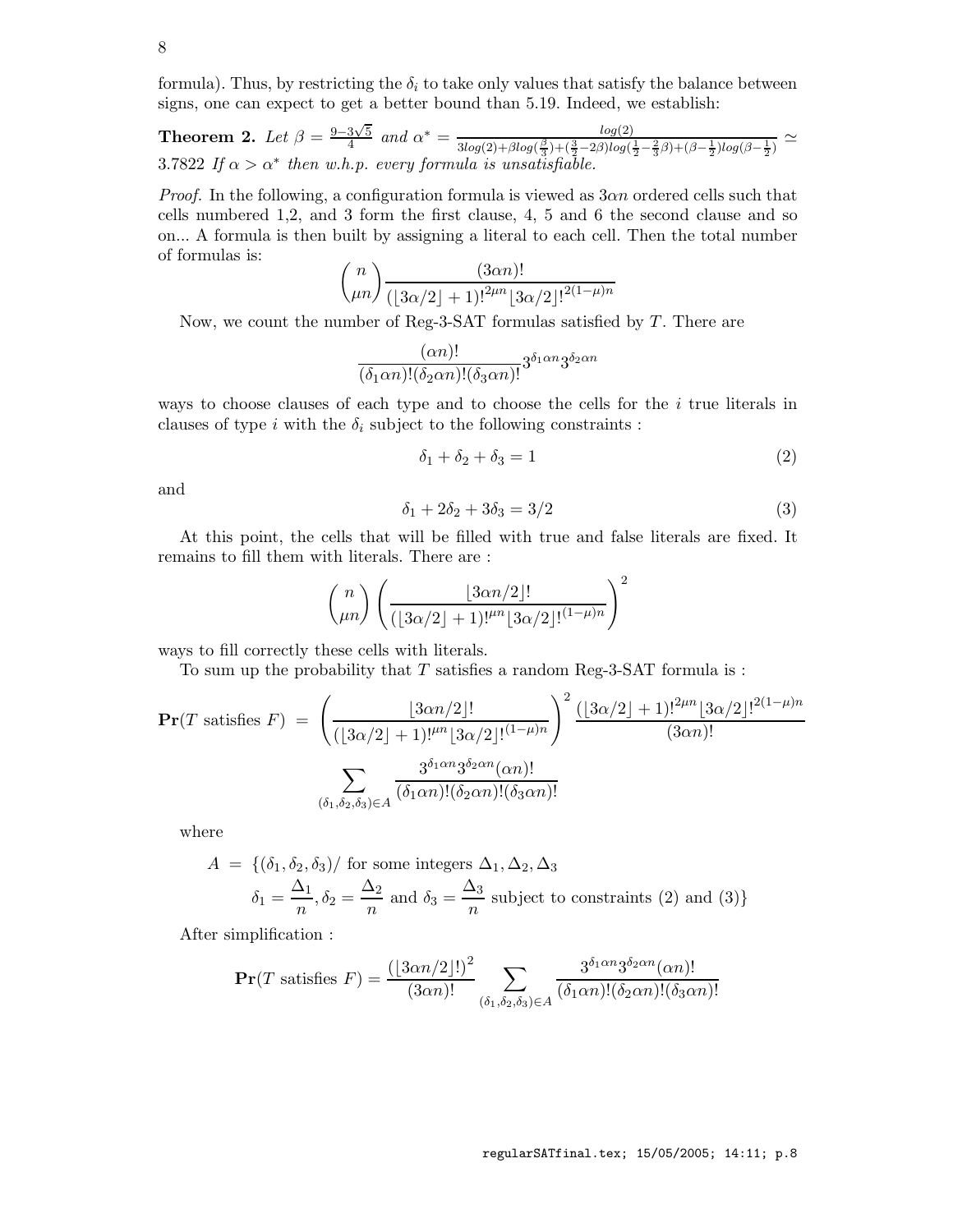We use the fact that  $|A| = O(n^3)$  (i.e. the number of terms of the sum is bounded by a polynome) and the following inequality :

$$
\left(\frac{p}{e}\right)^p \sqrt{2\pi p} \le p! \le \left(\frac{p}{e}\right)^p \sqrt{2\pi p} \left(1 + \frac{1}{12p - 1}\right)
$$

we get the exponential order of expectation of the number of solutions :

 $\mathbf{E}(\# \text{ solutions of } F) = 2^n \mathbf{Pr}(T \text{ satisfies } F)$ 

$$
\asymp max_{(\delta_1, \delta_2, \delta_3) \in A} \left( 2^{-3\alpha} 2 \left( \frac{3}{\delta_1} \right)^{\delta_1 \alpha} \left( \frac{3}{\delta_2} \right)^{\delta_2 \alpha} \left( \frac{1}{\delta_3} \right)^{\delta_3 \alpha} \right)^n
$$

Let  $f_{\alpha}(\delta_1, \delta_2, \delta_3)=2^{-3\alpha} 2 \left(\frac{3}{\delta_1}\right)^{\delta_1 \alpha} \left(\frac{3}{\delta_2}\right)^{\delta_2 \alpha} \left(\frac{1}{\delta_3}\right)^{\delta_3 \alpha}$ . The problem amounts to maximize  $f_{\alpha}(\delta_1, \delta_2, \delta_3)$  subject to constraints<sup>1</sup> (2) and (3). (The calculation for general Reg-k-SAT gives an analogous function  $f_{\alpha}(\delta_1, \delta_2, ..., \delta_k) = 2^{-k\alpha} 2 \prod_{i=1..k} \left( \frac{\binom{k}{i}}{\delta_i} \right)$  $\delta_i$  $\int$ <sup> $\delta_i \alpha$ </sup> , the maximization is subject to analogous constraints and can be solved using standard Lagrange maximization method.)

From (2) and (3), we have  $\delta_2 = 3/2 - 2\delta_1$  and  $\delta_3 = \delta_1 - 1/2$ .  $f_\alpha$  can then be expressed in terms of  $\delta_1$  alone. By applying log, we have to maximize the following function of  $\delta_1$ :

$$
g_{\alpha}(\delta_1) = (1 - 3\alpha)log(2) + \alpha(3/2 - \delta_1)log(3) - \alpha\delta_1 log(\delta_1) -\alpha(3/2 - 2\delta_1)log(3/2 - 2\delta_1) - \alpha(\delta_1 - 1/2)log(\delta_1 - 1/2)
$$

which attains its maximum at  $\delta_1^* = \frac{9-3\sqrt{5}}{4}$ .

The upper bound is obtained by solving w.r.t.  $\alpha$  the equation  $g_{\alpha}(\delta_1^*)=0$ .

 $\Box$ 

### **4. Lower bound on the threshold**

In this section, we analyze a greedy algorithm and prove that it finds a satisfying assignment with positive probability for formulas with  $\alpha < 2.46$ . This result by itself does not give a lower bound on the threshold. To prove a lower bound we need that property to hold w.h.p. In previous work on lower bound for uniform 3-SAT, this problem was solved by using the result in (Fri99) that implies that if such property holds with positive probability it also holds w.h.p. That result is not known for our model.

We first prove that configuration formulas with  $\alpha < 2.46$  are satisfiable with positive probability. At the end of the section we discuss how to modify the proof to get the same result for simple formulas.

<sup>&</sup>lt;sup>1</sup> By ignoring the constraint of balancing between signs  $\delta_1 + 2\delta_2 + 3\delta_3 = 3/2$ , the maximum is at  $\delta_1 = 3/7$ ,  $\delta_2 = 3/7$ ,  $\delta_3 = 1/7$  and the bound is 5.19 as for the uniform 3-SAT model. Surprisingly, the fact that all variables have almost the same number of occurrences disappears in the expectation. There remains only the constraint that each variable have the same number of positive and negative occurrences.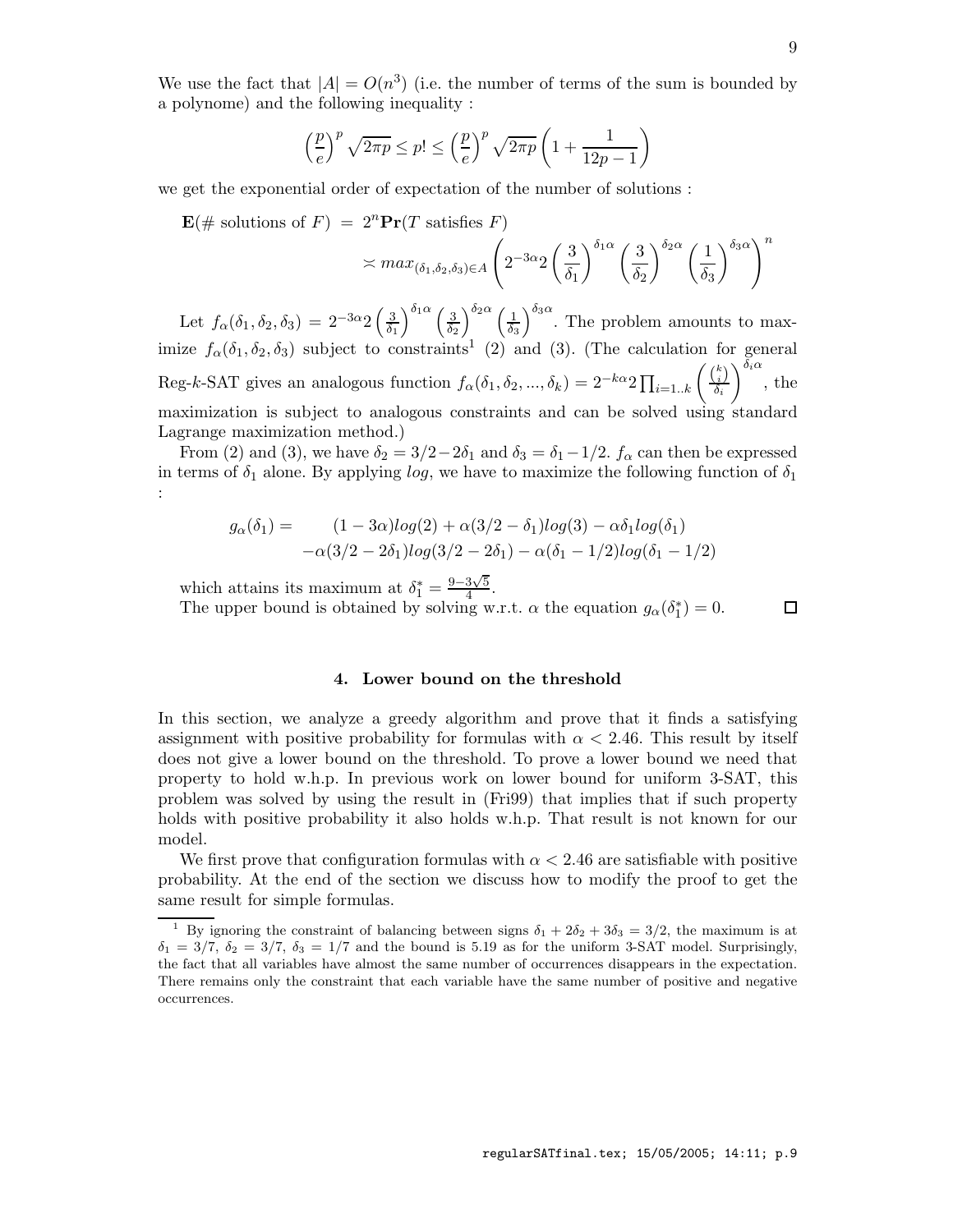To achieve our claim, it is enough to prove that with positive probability the algorithm does not generate empty clauses.The algorithm we analyze makes n iterations setting one variable at each iteration. Keeping track of the number of 2-clauses at each iteration of the algorithm and checking that for  $\alpha < 2.46$  the density of 2-clauses is bounded below 1 is sufficient to obtain the results.

The method of differential equations proposed in (Wor95) is used in this analysis to keep track of the number of 2-clauses at each time. In particular, our analysis follows closely the one done by Kaporis *et al* (KKL02) for random uniform 3-SAT formulas. This is a well known approach that has been used in most of the lower bounds for the threshold of random uniform 3-SAT (e.g. see (Ach01; KKL02; KKL03; HS04)).

For a fixed ratio  $\alpha$  and the corresponding  $r = 3\alpha/2$ , let h be the smallest integer greater than r. Let  $\mathcal{X}_j$  for  $j = 0, \ldots, h$  be the current collection of literals of degree j. We consider an algorithm that at each time sets a literal with the higher occurrence in the formula and sets unit clauses anytime they appear. Let's call a *round* the first while loop of the following algorithm. In a round we assign a random literal and unit clauses that may appear.

## **Greedy algorithm**

```
begin
 let j=h
 while unset literals exists
   while \mathcal{X}_j \neq \emptysetset an arbitrary literal from \mathcal{X}_j to TRUE
      and its negation to FALSE and Del&Shrink
      while unit clauses exits
         set an arbitrary unit clause to True
         its negation to FALSE and Del&Shrink
      end
  end
  j = j - 1end
end
```
Note that in the process of choosing the literal to be assigned to true at the beginning of each round the greedy algorithm does not use any information about the negation of that literal. Therefore the negated literal is random, in particular it's degree has the same distribution as any other literal in the formula.

As we already mentioned, the analysis of the algorithm relies on the method of differential equations described in (Wor95). The idea is as follows: suppose  $Y^t = (Y_1^t, \ldots, Y_s^t)$ are stochastic parameters related to a formula. In our case, these parameters are the number of variables (literals), the number of 2-clauses and 3-clauses, and the number of literals of degree i,  $0 \le i \le h$ , in the formula at time t. We want to estimate the trajectory of  $Y<sup>t</sup>$  through the duration of our algorithm. In a restricted version, the theorem states that if

(a) 
$$
\Pr(|Y^{t+1} - Y^t| > n^{1/5}) = o(n^{-3})
$$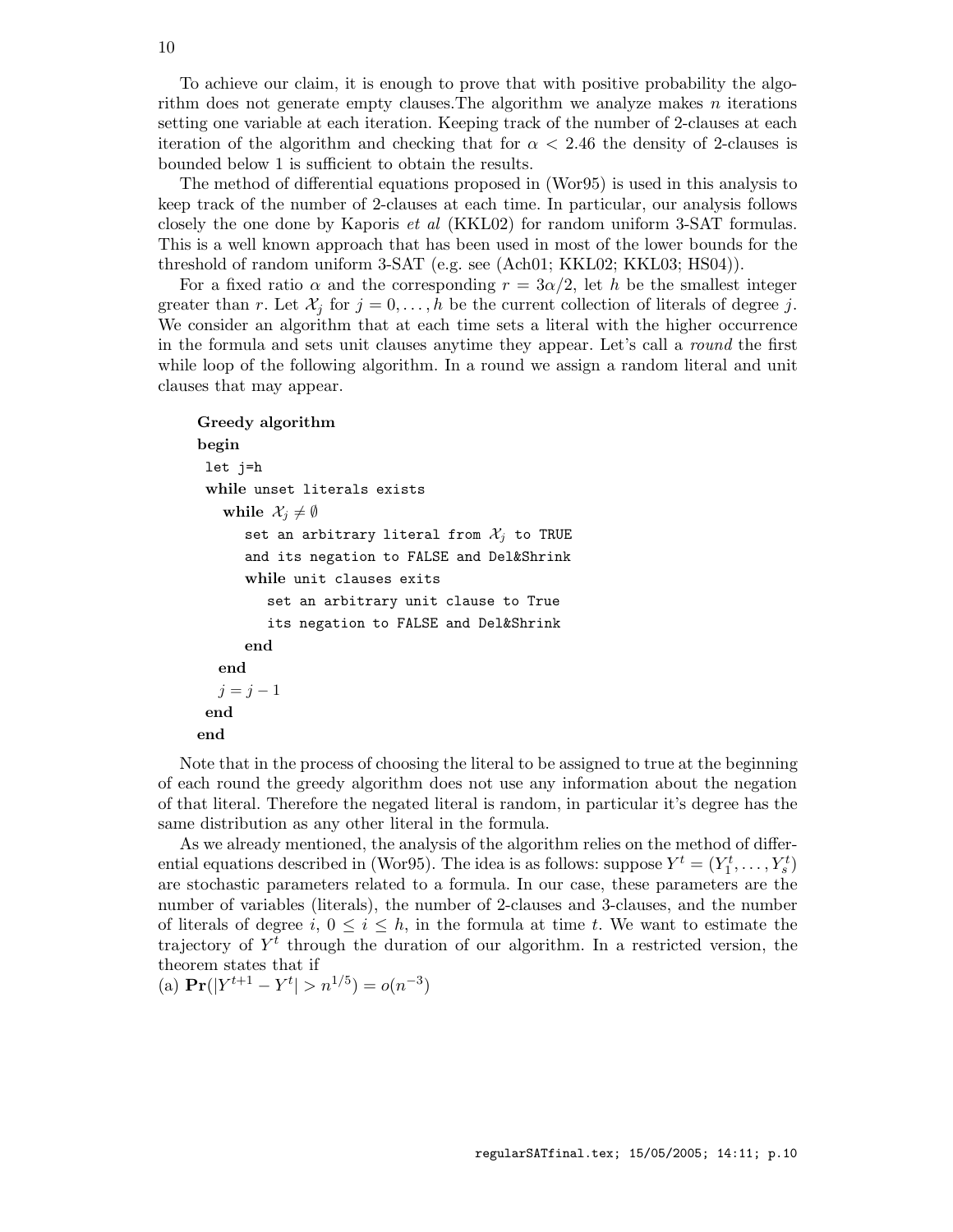(b)  $\mathbf{E}(Y^{t+1} - Y^t | Y^t) = f(t/n, Y^t/n) + o(1)$ 

(c) the function f is continuous and satisfies a Lipschitz condition on some set  $D$ , then

$$
Y^t = ny(t/n) + o(n) \tag{4}
$$

where  $y(x)$  is the solution of the system of differential equations

$$
\frac{dy}{dt} = f(x, y) \qquad y(0) = \frac{Y^0}{n} \tag{5}
$$

The precise statement of the theorem is given in the appendix.

In order to make use of the previous theorem to analyze an algorithm one needs to choose the algorithm, the set of parameters  $Y<sup>t</sup>$ , and the random model, to satisfy the following property: after each round the resulting formula is random, given the values of the parameters in  $Y^t$ . Precisely, let  $Y^t = (L(t), C_3(t), C_2(t), X_1(t), \ldots, X_h(t))$ , where  $L(t)$  is the number of unset literals at time t,  $C_3(t)$  and  $C_2(t)$  is respectively the number of 3-clauses and 2-clauses, and  $X_i$  is the number of literal with degree  $i, 0 \le i \le h$ , *i.e.*, we need the following lemma.

**Lemma 3.** *(KKL02) During the evolution of the algorithm, the formula remains random conditional on the current value of the parameters*  $Y^t$ .

Using lemma 3 we are able to compute the expression in (b). In the appendix we give the expression for the function f in our case. Equation  $(4)$  allows us to use the solution of the differential equations (5) to trace our parameter  $Y<sup>t</sup>$ . In particular we use the values of  $C_2(t)$  to prove that with positive probability the algorithm does not generate empty clauses.

If the density of 2-clauses  $\frac{2C_2(t)}{L(t)}$  is bounded below 1 that property holds. A proof for that result can be found in (KKL02). The argument goes as follows: The number of unit clauses generated in one of the while loops in the algorithm can be approximated by a branching process. Suppose we start by satisfying a unit clause. That assignment can produce some new unit clauses that can be seen as the offspring of the first unit clause. The process continues until all unit clauses are satisfied. The expected number of unit clauses produced by one assignment has mean  $\frac{2C_2(t)}{L(t)}$ . If  $\mu = \frac{2C_2(t)}{L(t)} < \rho < 1$  for some constant  $\rho$  and for all t, the process is subcritical, and its expected size is  $1/(1-\mu)$ . The probability of the appearance of a literal  $b$  and its complement  $b$  in a single round can be proved to be less than  $C/n$  for some constant  $C > 0$  independent of t and therefore the probability of not having an empty clause is bounded by  $(1 - O(1/n))^n$ , which is greater than  $e^{-C'}$  for some constant  $C'$ .

Equation (4) holds for values of t such that the scaled number of literals  $l(t)$  =  $L(t)/n > \epsilon$  for any fixed  $\epsilon > 0$ . Using the previous argument we are able to prove that for  $t < t^*$  our main claim holds with positive probability. To finish the proof we use theorem 1 from section 2 to prove that the remaining formula is satisfiable w.h.p. We choose  $t^*$  such that the degree sequence at time  $t^*$  satisfies the conditions of theorem 1. Note that if we delete one literal from the every 3-clause we get a 2-SAT formula satisfiable w.h.p. and so the original formula is also satisfiable.

We solve the differential equations (see appendix B.1), associated with the equation (5), numerically using the ode45 function of matlab. The results are in agreement with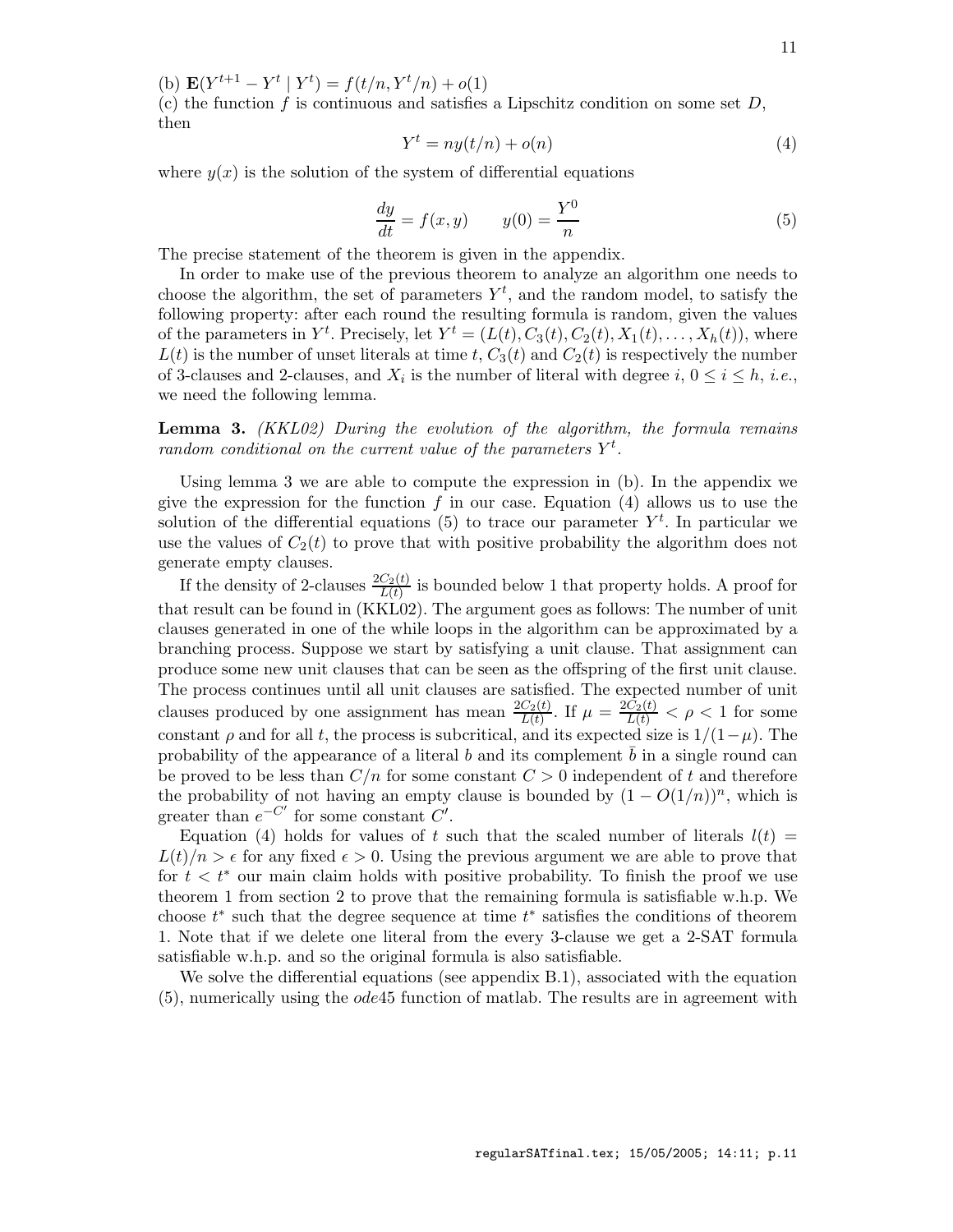simulation of the algorithm on randomly generated formulas. We find that for  $\alpha = 2.46$ ,  $\frac{2c_2(x)}{l(x)}$  is bounded below 1 for  $x < x^*$ . We can conclude the following result.

**Theorem 3.** Let F be a configuration formula with ratio  $\alpha < 2.46$ . The greedy algo*rithm finds a satisfying assignment for* F *with positive probability.*

To extend theorem 3 for simple formulas we just have to introduce some minor changes in the proof. By *exposing* a variable  $x$  we mean disclosing the information pertaining to this variable (*e.g.* the number of occurrences of x and  $\bar{x}$  in i-clauses). At each step we expose the variable we want to assign, some of the information we expose is whether two literals from the same variable are in a single clause. Let us call such event a *bad* event. Also the appearance of an empty clause is considered a bad event. We are going to prove that the probability of a bad event in a round t is bounded by  $C/n$  for some constant  $C > 0$  independent of t.

Claim: At any round the probability of having a bad event is less that  $C/n$ , for some  $C>0$ .

If T is the number of steps in a round, at that round we expose the information about T variables. By lemma 2, after exposing one variable the probability of getting a cycle is bounded by  $C'/n$ , where C' is independent of the round. The probability that we get a cycle in the round conditioned on the number of steps in a round being  $T$ , is bounded by  $TC/n$ . The unconditional probability is less than  $\mathbf{E}(T)C/n$  ( $\mathbf{E}(T)$ ) can also be bounded independently of the round). These facts, together with the fact that the probability of getting an empty clause is bounded by  $C''/n$  independently of the round completes the claim.

To finish we have to argue that the final subformula is simple and satisfiable with positive probability. From our previous discussion we know it is satisfiable. It is simple with positive probability by lemma 1. We conclude the following result.

**Theorem 4.** Let F be a Reg 3-SAT formula with ratio  $\alpha < 2.46$ . The greedy algorithm *finds a satisfying assignment for* F *with positive probability.*

## **5. Conclusions**

We proposed a new model for random k-SAT, in which every literal appears in approximately the same number of clauses. Experimental results show that the new model leads to formulas that are substantially more difficult to solve than the well known uniform k-SAT model. Experiments also show that the model exhibits a phase transition as a function of  $\alpha$ , the ratio of clauses to variables. The hardest instances are concentrated around the value  $\alpha = 3.5$ , where the probability that a formula is satisfiable falls from 1 to 0. We provide the first rigorous bounds for this model. In particular, we obtain an upper bound of 3.78 for the location of the phase transition. This bound was obtained by exploiting the special balanced nature of the formulas. Our analysis of a greedy algorithm shows that we can find satisfying assignments for formulas with  $\alpha < 2.46$ with positive probability.

The underlying theme of this research is to develop interesting alternatives to the uniform random k-SAT model. In this paper, we have changed the almost Poisson degree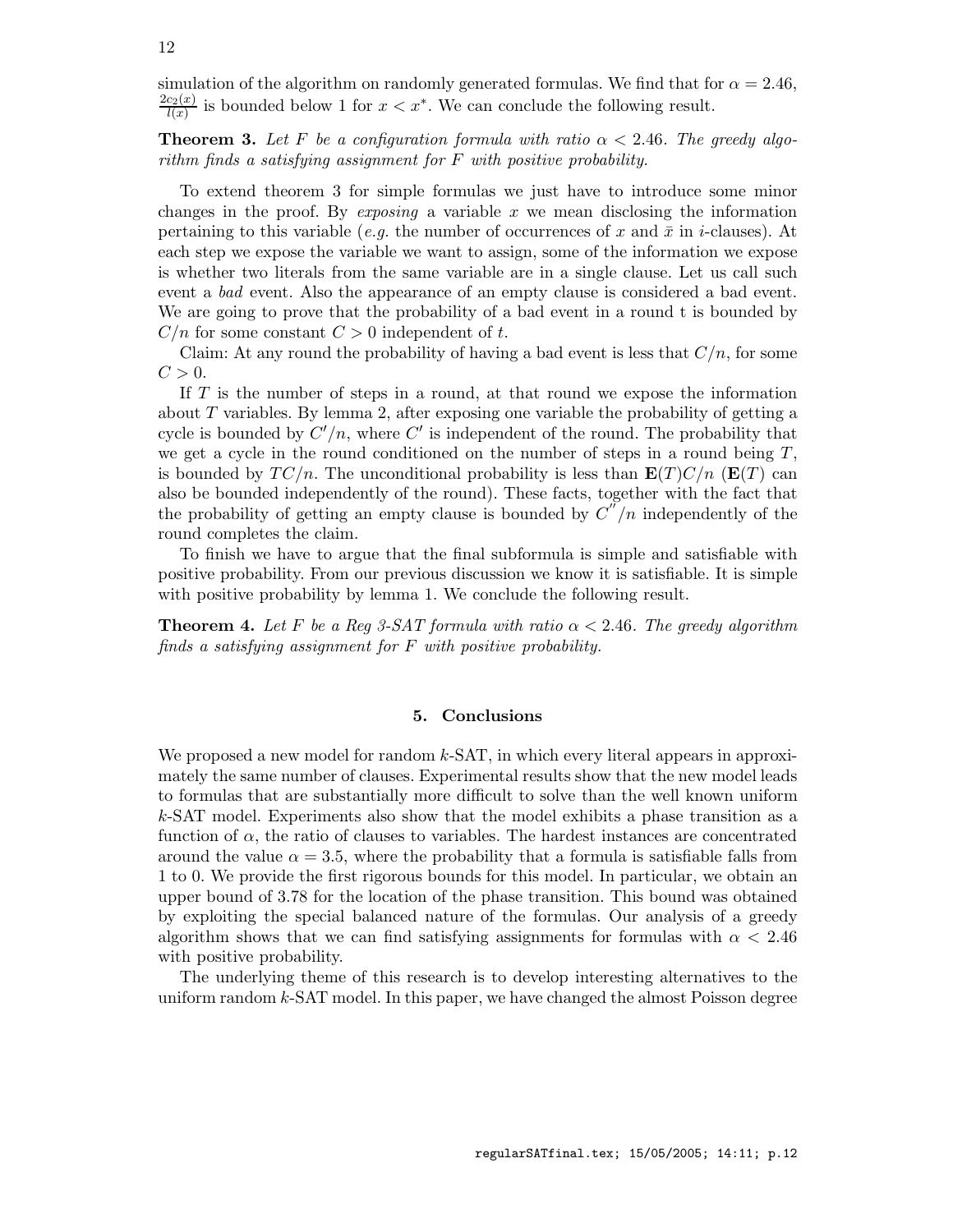distribution of the uniform random k-SAT to an almost constant degree distribution of the regular random k-SAT model. As we discussed in the introduction, given the limited variance in degrees, solvers have much more difficulty identifying good variables to branch on. It will require new ideas for branching heuristics or different techniques altogether to make progress on these formulas. (We did some preliminary experiments with WalkSAT and survey propagation. Again, these formulas appear much harder than uniform random  $k$ -SAT instances.) Eventually, we hope to develop other analyzable models that that are closer to real world instances. One interesting possibility in this regard is to consider random formulas with power law distributed literal degree distributions.

There are still other results to pursue for regular SAT. To get a proper lower bound using our result for the greedy algorithm, one has to extend the proof of Friedgut (Fri99) of the existence of a sharp threshold around some critical sequence of values. Another interesting problem is to extend the results of Chvatal and Szemeredi (CS88). Chvatal and Szemeredi proved that for the uniform k-SAT model for  $k \geq 3$ , unsatisfiable formulas need an exponential refutation proof. Their proof extends to our model. But, more interestingly, by exploiting the additional balanced structure in our model as we did for the upper bound result, we may be able to obtain sharper results.

#### **References**

- Dimitris Achlioptas. Lower bounds for random 3-sat via differential equations. *Theoretical Computer Science*, 265:159–185, 2001.
- Dimitris Achlioptas, Carla P. Gomes, Henry A. Kautz, and Bart Selman. Generating satisfiable problems instances. *In Proceedings of 17th National Conference on Artificial Intelligence*, pages 256–261, 2000.
- Dimitris Achlioptas and Christopher Moore. The asymptotic order of the random k-sat threshold. In *43th Annual Symposium on Foundations of Computer Science*, pages 779–788, Vancouver, 2002.
- Dimitris Achlioptas and Yuval Peres. The Threshold for Random k-SAT is  $2^k ln 2 − O(k)$ . *Journal of the AMS*, 17:947–973, 2004.
- Bela Bollobas. *Random Graphs Second Edition*. Cambride University Press, United Kingdom, 2001.
- Roberto J. Bayardo and Robert Schrag. Using csp look-back techniques to solve exceptionally hard sat instances. *In Proc. of the Second Int. Conf. on Principles and Practice of Constraint Programming*, pages 46–60, 1996.
- Colin Cooper, Alan Frieze, and Gregory B. Sorkin. A note on random 2-sat with prescribed literal degrees. *Proceedings of the 13th Annual ACM-SIAM Symposium on Discrete Algorithms*, 2002.
- V. Chvatal and E. Szemeredi. Many hard examples for resolution. *Journal of the Association for Computing Machinery*, 35:759–768, 1988.
- Olivier Dubois and Yacine Boufkhad. A general upper bound for the satisfiability threshold of random r-sat formulae. *J. Algorithms*, 24(2):395–420, 1997.
- Olivier Dubois, Yacine Boufkhad, and Jacques Mandler. Typical random 3-sat formulae and the satisfiability threshold. In *SODA*, pages 126–127, 2000. Full version in Electronic Colloquium on Computational Complexity (ECCC 2003).
- Olivier Dubois and Gilles Dequen. A backbone search heuristic for efficient solving of hard 3-sat formulae. In *Proceedings of 17th International Joint Conference on Artificial Intelligence*, pages 248–253, Seattle, 2001.
- W. Fernandez de la Vega. On random 2-sat. *Manuscript*, 1992.
- Olivier Dubois. Upper bounds on the satisfiability threshold. *Theoretical Computer Science Volume*, 265:187–197, 2001.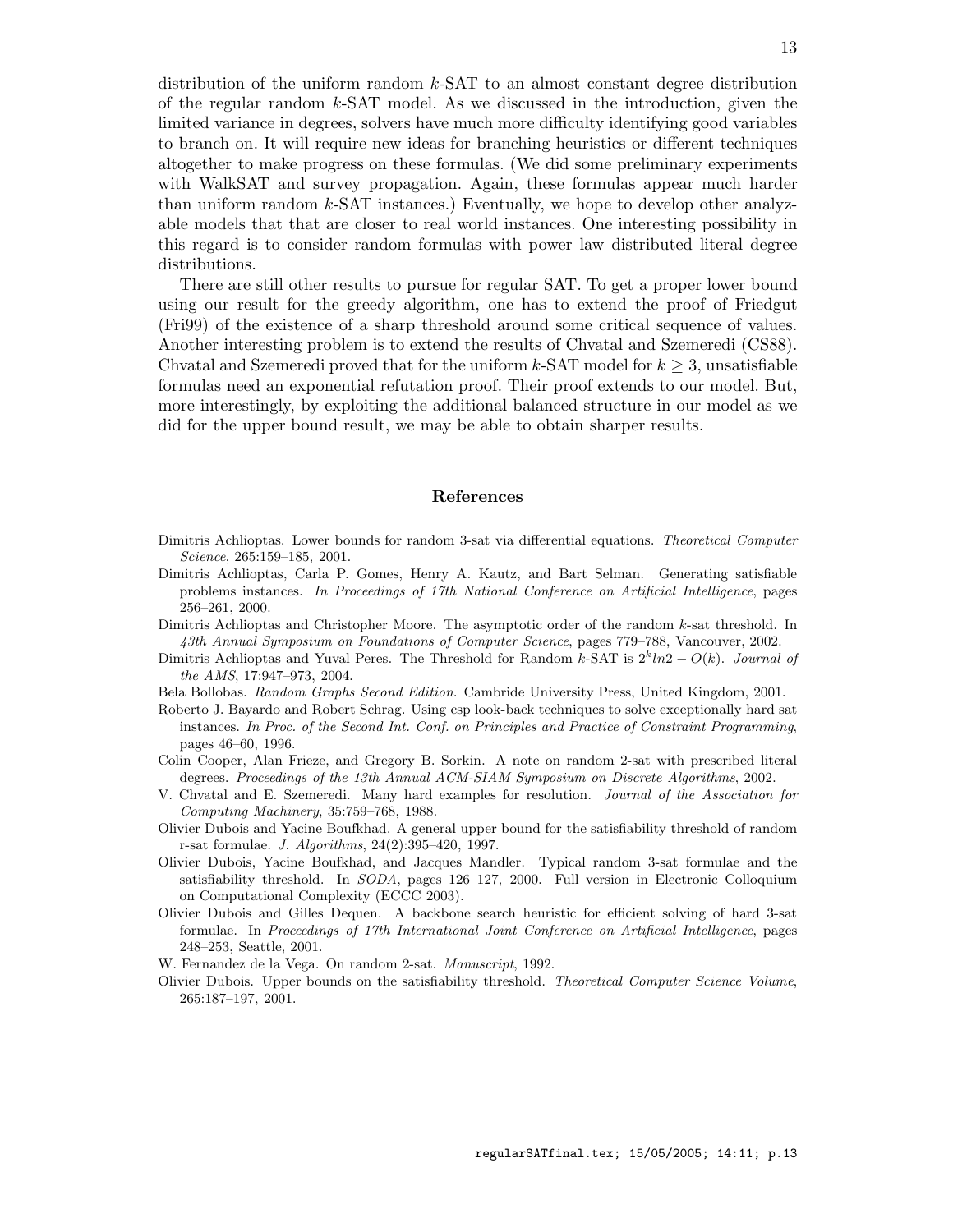- E Friedgut. Sharp thresholds for graph properties and the k-sat problem. *Journal of the American Mathematical Society*, 12:1017–1054, 1999.
- A. Goerdt. A threshold for unsatisfiability. *Journal of Computer and System Sciences*, 53(3):469–486, 1996.
- M. Hajiaghayi and G. Sorkin. The satisfiability threshold of random 3-sat is at least 3.52. wwwmath.mit.edu/ hajiagha/3satRC1.ps, 2004.
- S. Janson, T. Luczak, and A. Rucinski. *Random Graphs*. John Wiley and Sons, New York, 2000.
- Lefteris M. Kirousis, Evangelos Kranakis, Danny Krizanc, and Yannis C. Stamatiou. Approximating the unsatisfiability threshold of random formulas. *Random Struct. Algorithms*, 12(3):253–269, 1998.

Alexis C. Kaporis, Lefteris M. Kirousis, and Efthimios G. Lalas. The probabilistic analysis of a greedy satisfiability algorithm. *In 10th Annual European Symposium on Algorithms*, 2002.

- Alexis C. Kaporis, Lefteris M. Kirousis, and Efthimios Lalas. Selecting complementary pairs of literals. *Electronic Notes in Discrete Mathematics*, 16, 2003.
- H. Kautz, Y. Ruan, D. Achlioptas, C.P. Gomes, B. Selman, and M. Stickel. Balance and filtering in structured satisfiable problems. *Proceedings of the Seventeenth International Joint Conference on Artificial Intelligence*, 2001.

D. Le Berre and L Simon. 2004 sat competitions. http://www.lri.fr/ simon/contest/results/, 2004.

Chu-Min Li. Satz. http://www.laria.u-picardie.fr/ cli/EnglishPage.html.

- D. Mitchell, B. Selman, and H. Levesque. Hard and easy distributions of sat problems. *In Proc. 10-th National Conf. on Artificial Intelligence*, pages 459–465, 1992.
- Chvatal V. and Reed B. Mick gets some (the odds are on his side). *Proceedings of 33rd FOCS*, pages 620–627, 1992.
- N. C. Wormald. Differential equations for random processes and random graphs. *Annals of Applied Probability*, 5(4):1217–1235, 1995.

#### **Appendix**

#### **A. Proof of Lemma 1 and Lemma 2**

In this section we prove that the probability that a configuration formula  $F$ , with parameter as in lemma 1, is simple goes to a constant as the number of variables goes to infinity.

Denote  $D_i = d_i + d_{-i}$ , the number of occurrences of the variable i in the formula F. Let  $\lambda = \sum_{i=1}^n D_i(D_i - 1)/n$ . Note that if  $x_l$  is the fraction of variables with degree (number of occurrences) l then  $\lambda = \sum_{l=2}^{\Delta} l(l-1)x_l$ . To be able to take the limit we are assuming when n goes to infinity the densities  $x_l$   $0 \le l \le \Delta$  are fixed. We prove the following result.

$$
\mathbf{Pr}(F \text{ is SIMPLE}) \to e^{-\Lambda} > 0 \text{ as } n \to \infty \tag{6}
$$

where  $\Lambda = 2\lambda \frac{a+b}{(2a+3b)^2} (1 + \frac{3}{2a+3b}).$ 

Let us call a *cycle* a non legal clause in F. Let Z be the number cycles in F. A configuration formula F is simple if and only if  $Z = 0$ .

Our proof follows a standard procedure (see (JLR00) chapter 9, (Bol01) chapter 2). We are going to prove that the distribution of Z converges to a Poisson distribution with mean  $\Lambda$ . Then equation (6) follows, because the right hand site is just the probability of the event  $Z=0$ .

To prove that Z converges in distribution to a Poisson we use the method of moments (see theorem 6.10 in (JLR00)). Let  $(Z)_k$  be the number of ordered k disjoint cycles in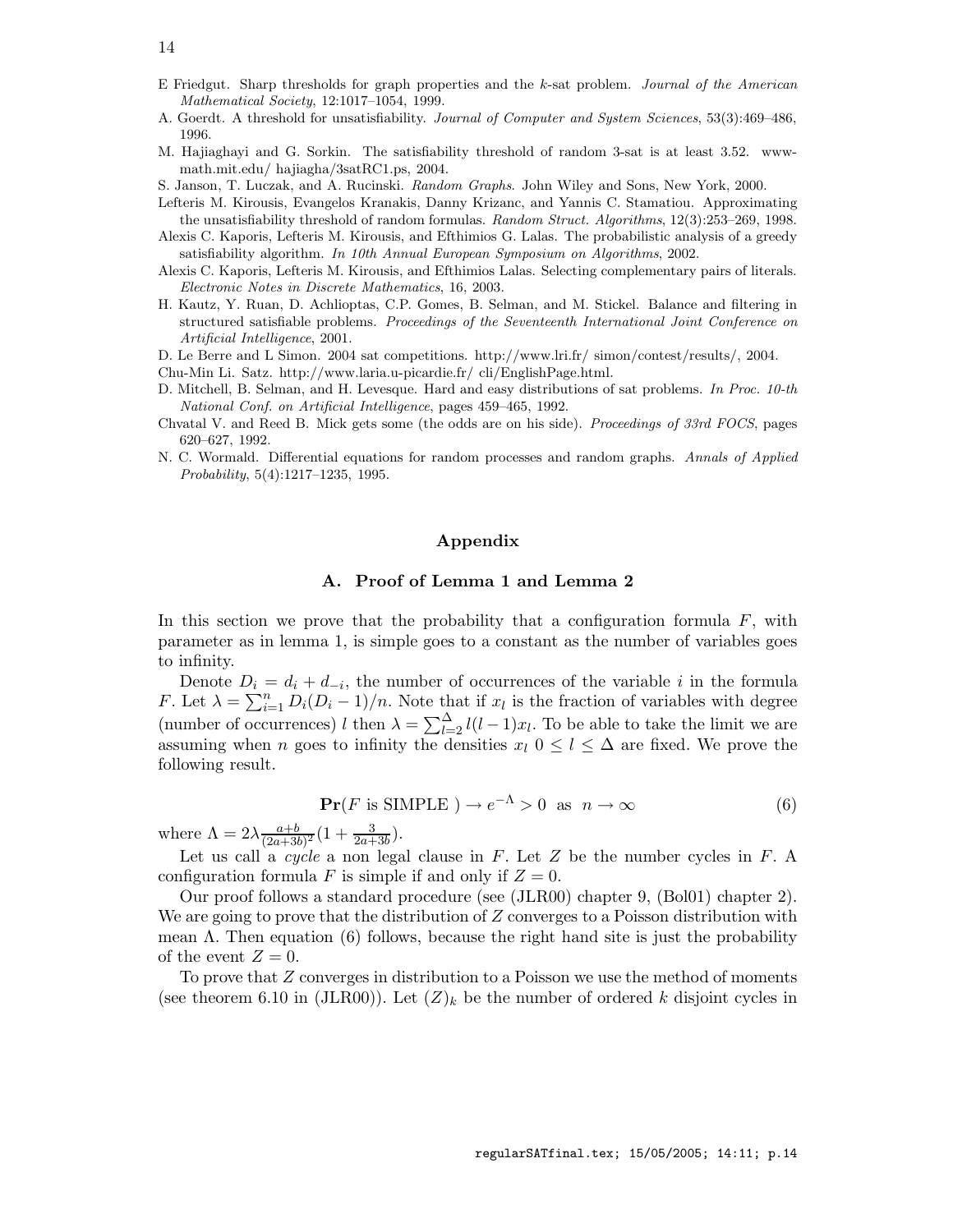F. We are going to prove that for every  $k \geq 1$ 

$$
\mathbf{E}(Z)_k \to \Lambda^k \text{ as } n \to \infty
$$

to conclude that the distribution of Z approaches the distribution of a Poisson random variable with mean  $\Lambda$ .

Let  $\beta(m_2, m_3)$  be the number of configurations with  $m_2$  2-clauses and  $m_3$  3-clauses. Note that  $\beta(m_2, m_3) = \frac{(2m_2+3m_3)!}{2^{m_2}\delta^{m_3}(m_2+m_3)!}$ . The probability  $q_{1,0}$  that a particular 2-clause is present in a configuration is  $q_{1,0} = \frac{\beta(m_2-1,m_3)}{\beta(m_2,m_3)}$ . Moreover, the probability  $q_{k,j}$  that any disjoint k 2-clause and j 3-clauses are present in a configuration is  $q_{k,j} = \frac{\beta(m_2-k,m_3-j)}{\beta(m_2,m_3)}$ . For fixed,  $k$  and  $j$  one can check that <sup>2</sup>

$$
q_{k,j} \sim \frac{2^k 6^j}{n^{k+2j} (2a+3b)^{2k+3j}} (a+b)^{k+j}
$$

To compute  $E(Z)$ , note that we can divide cycles into two groups: the ones coming from clauses with two different variables (for example  $x \vee \overline{x} \vee y$ ,  $x \vee x \vee y$ ,  $x \vee x$ ), or the ones involving one variable  $(x \vee \overline{x} \vee x)$ . We prove that the last ones have a very small probability and they do not contribute to our calculation. Let  $Z = Y' + Y''$ , where Y' are the number of cycles in the first group and  $Y''$  the ones in the second.

Now we have to count how many clauses form cycles. Consider the first case. Here we have the 2-clause cycles and 3-clause cycles. The number of cycles coming from 2-clauses is

$$
a_{1,0} = \sum_{i=1}^{n} D_i (D_i - 1) = \lambda n
$$

The one coming from 3-clauses are

$$
a_{0,1} = \sum_{i=1}^{n} D_i (D_i - 1)(n - D_i) \sim \lambda n^2
$$

Therefore  $\mathbf{E}(Y') = a_{1,0}q_{1,0} + a_{0,1}q_{0,1} \sim \Lambda$ . Note now that if we count how many edges give us cycles of the second type, there are just  $\sum_{i=1}^{n} D_i(D_i - 1)(D_i - 2) < \Delta^3 n$ , as  $q_{0,1}$ n goes to 0 then  $\mathbf{E}(Y'') \to 0$  as  $n \to \infty$ .

Next, we compute  $\mathbf{E}((Z)_s)$ . Recall the  $(Z)_s$  is the number of ordered s disjoint cycles. This time divide  $(Z)_{s}$  into two sets: cycles in Y' not only are cycles on the first kind described before but also each cycle corresponds to different variable, cycles in  $Y''$  have either a cycle of the second type or two or more cycles correspond to the same variable. Similar to what we have done before one can prove that  $\mathbf{E}(Y'') \to 0$  as  $n \to \infty$ .

We can write

$$
\mathbf{E}(Y') = \sum_{k+j=s} q_{k,j} a_{k,j}
$$

where  $a_{k,j}$  is the number of s disjoint cycles with k 2-clause cycles and j 3-clause cycles.

<sup>&</sup>lt;sup>2</sup> We say that  $a(n) \sim b(n)$  when  $n \to \infty$  if  $\lim_{n \to \infty} \frac{a(n)}{b(n)} = 1$ .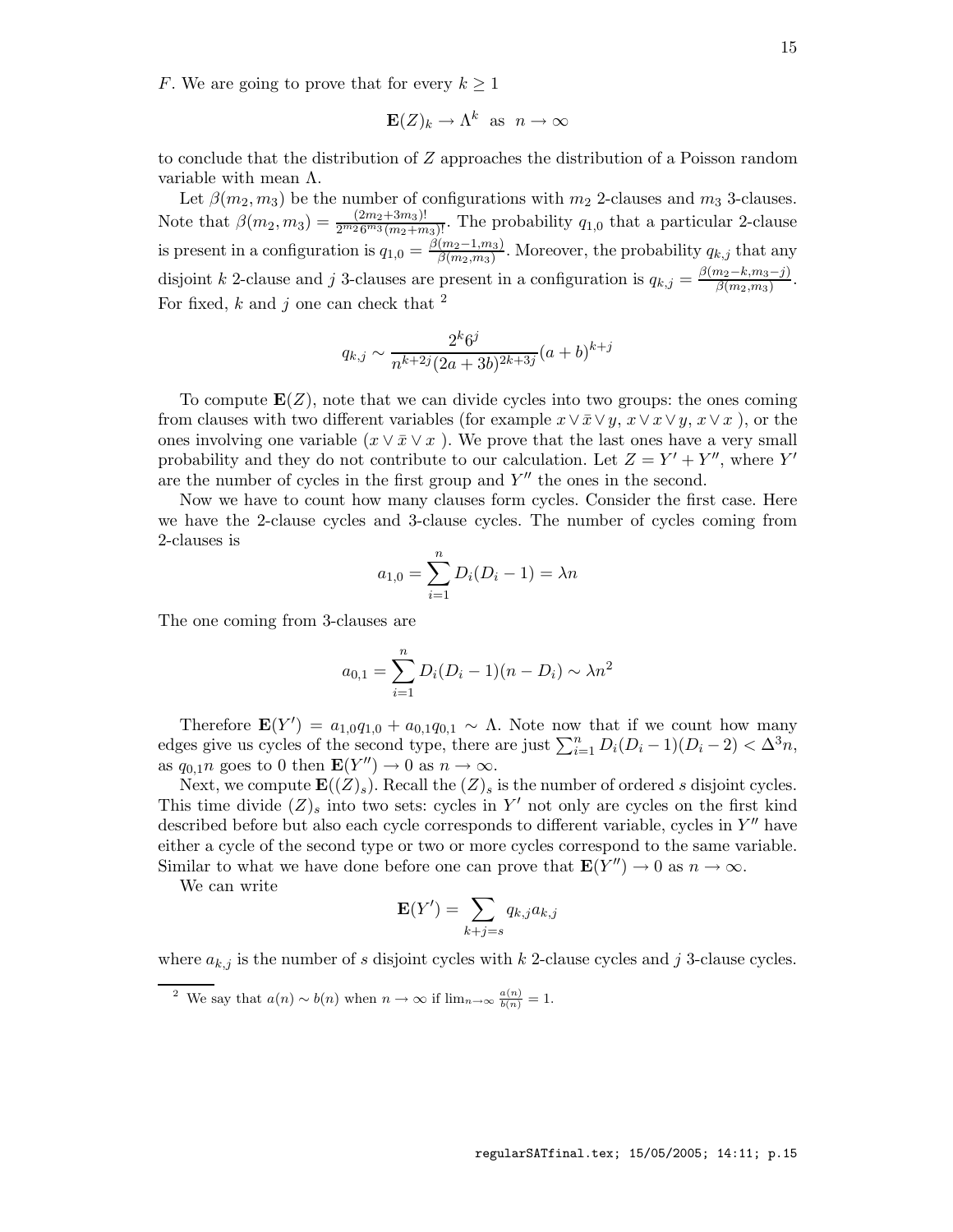Note that  $a_{k,j}$  has the following expression (if we approximate as before  $n - D_i$  by n)

$$
a_{k,j} = {k+j \choose j} n^j \sum_{i_1, i_2, \dots, i_{k+j}} D_{i_1} (D_{i_1} - 1) \cdots D_{i_{k+j}} (D_{i_{k+j}} - 1)
$$
 (7)

where the sum over  $\{i_1, i_2, \ldots, i_{k+j}\}$  is over the set of disjoint indexes.

Claim: 
$$
a_{k,j} \sim \left(\begin{array}{c} k+j \\ j \end{array}\right) n^{2j+k}.
$$

Note that the difference between the above expression and (7) are the terms in which the same index is repeated but those terms are going to 0 when we divide by  $n^{k+j}$ .

Now note that

$$
q_{k,j}a_{k,j} \sim \left(\frac{2\lambda(a+b)}{(2a+3b)^2}\right)^{k+j} \left(\frac{3}{2a+3b}\right)^j \binom{k+j}{j}
$$

So we get  $\mathbf{E}(Y') \sim \Lambda^k$ . This completes the proof.

#### **Proof of Lemma 2**

The proof uses some of the ideas explained before. Let  $D$  be the number of occurrences of variable y in F and Z be the number of clauses with 2 occurrences of the variable  $y$ . As is the previous proof,

$$
\mathbf{E}(Z) = D(D-1)q_{1,0} + D(D-1)(n-D)q_{0,1} \le \frac{D^2}{n} \frac{2(a+b)}{(2a+3b)^2} [1 + \frac{3}{2a+3b}].
$$

 $P(Z > 1) \leq E(Z) \leq C/n$  the lemma follows, where C is given in the expression above.

Remark: The constant C can be bound uniformly for all the configuration formulas consider though the analysis. Note that we set variables until time t∗ as explained in the prove of the section 4, the remaining clauses at that time is of order order  $n$ so  $2a + 3b = c > 0$  for some constant c. Therefore we have that at any state of the algorithm  $D^2 \frac{2(a+b)}{(2a+3b)^2} [1 + \frac{3}{2a+3b}] < \Delta^2 \frac{\alpha}{c^2} (1 + 3/c).$ 

#### **B. Differential equations**

In this section we discuss the main theorem used in section 4 to analyze the random process.

We consider here a sequence of random process  $Y_t = Y_t(n)$ ,  $n = 1, 2, \ldots$ , for simplicity the dependence on n is dropped from the notation. Let  $\mathcal{F}_t$  be the the  $\sigma$ -field generated by the process up to time t, *i.e.*,  $\mathcal{F}_t = \sigma(Y_0, Y_1, \ldots, Y_t)$ . Our process  $Y_t = (Y_t^{(1)}, \ldots, Y_t^{(j)})$ is a vector of dimension j, let  $||Y|| = \max(|Y^{(1)}|, \ldots, |Y^{(j)}|)$ . Suppose that  $Y_0 = z_0 n$ the value of the process at time 0.

We say that  $X = o(f(n))$  always if  $\max\{x : \mathbf{Pr}(X = x) \neq 0\} = o(f(n))$ . The term *uniformly* means that the convergence implicit in the  $o()$  is uniform on t.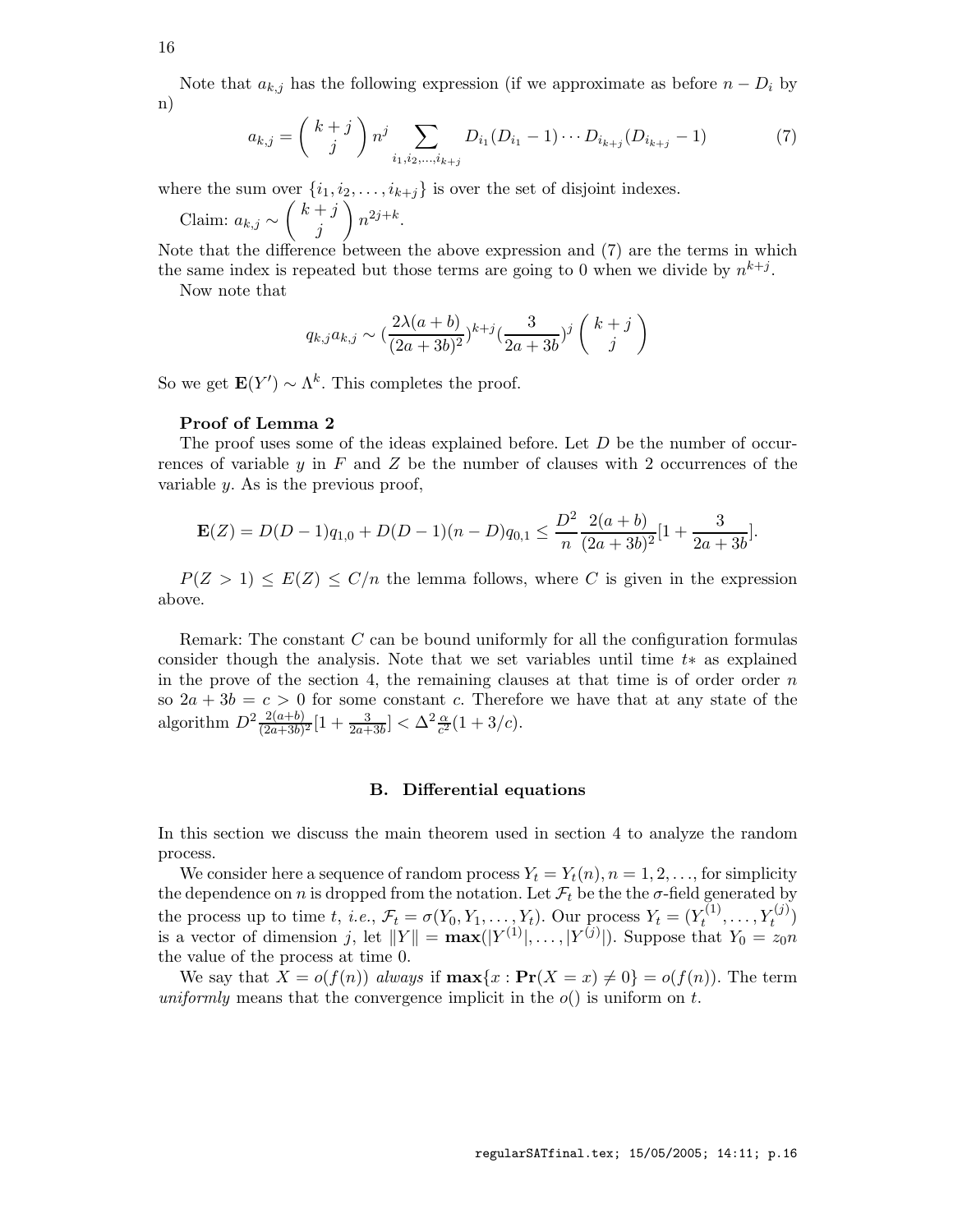**Theorem 5.** *(Wor95)* Let  $f : \mathbb{R}^{j+1} \to \mathbb{R}^j$ . Suppose there exist a constant C such that *the process*  $Y_t$  *is bounded by Cn, i.e.,*  $||Y_t|| < Cn$ *. Suppose also that for some function*  $m = m(n)$ :

*(i)* for all  $t < m$  and all l

$$
\Pr(||Y_{t+1} - Y_t|| > n^{1/5} | \mathcal{F}_t) = o(n^{-3})
$$

*always;*

*(ii)* for all l and uniformly over all  $t < m$ ,

$$
\mathbf{E}(Y_{t+1} - Y_t | \mathcal{F}_t) = f(t/n, Y_t/n) + o(1)
$$

*always;*

*(iii) The function* f *is continuous and satisfies a Lipschitz condition on* D*, where* D is some bounded open set containing  $(0, z_0^{(1)}, \ldots, z_0^{(j)})$ .

*then:*

*(a) The system of differential equations*

$$
\frac{dz}{ds} = f(s, z)
$$

*has a unique solution in* D *for*  $z : \mathbb{R} \to \mathbb{R}^j$  *with initial conditions*  $z(0) = z_0$  *and which extends to points arbitrarily closed to the boundary of* D*.*

*(b)*

$$
Y_t = nz(t/n) + o(n) \ w.h.p.
$$

*uniformly for*  $0 \le t \le \min\{\sigma n, m\}$ *, where*  $\sigma$  *is the supremum of those s to which the solution can be extended.*

#### B.1. Differential Equations for the lower bound

Let  $l$  scaled number of current unset literals,  $c_3$ ,  $c_2$  scaled number of 3-clauses and 2-clauses respectively and  $x_s$  scaled number of literals of degree  $s, s = 1, \ldots, 4$ . The equations for round  $j$  are:

$$
\frac{dl}{dt} = -2 - 4\frac{c_2}{l - 2c_2}
$$
\n
$$
\frac{dc_3}{dt} = -\frac{3jc_3}{p} - \frac{3c_3}{l} + \left(-\frac{3jc_3}{p} - \frac{3c_3}{l}\right)\frac{2c_2}{l - 2c_2}
$$
\n
$$
\frac{dc_2}{dt} = \frac{3c_3 - 2c_2}{l} - \frac{2jc_2}{p} + \left(\frac{3c_3 - 2c_2}{l} - \frac{2jc_2}{p}\right)\frac{2c_2}{l - 2c_2}
$$
\n
$$
\frac{dx_4}{dt} = -(6c_3 + 2c_2)\frac{4x_4}{p^2}j - \frac{x_4}{l} - \delta_{4,j}
$$
\n
$$
-((6c_3 + 2c_2)\frac{4x_4}{p^2}j + \frac{x_4}{l} + \frac{4x_4}{p})\frac{2c_2}{l - 2c_2}
$$
\n
$$
\frac{dx_s}{dt} = (6c_3 + 2c_2)\frac{(s + 1)x_{s+1} - (s)x_s}{p^2}d^j - \frac{x_s}{l} - \delta_{s,j}
$$